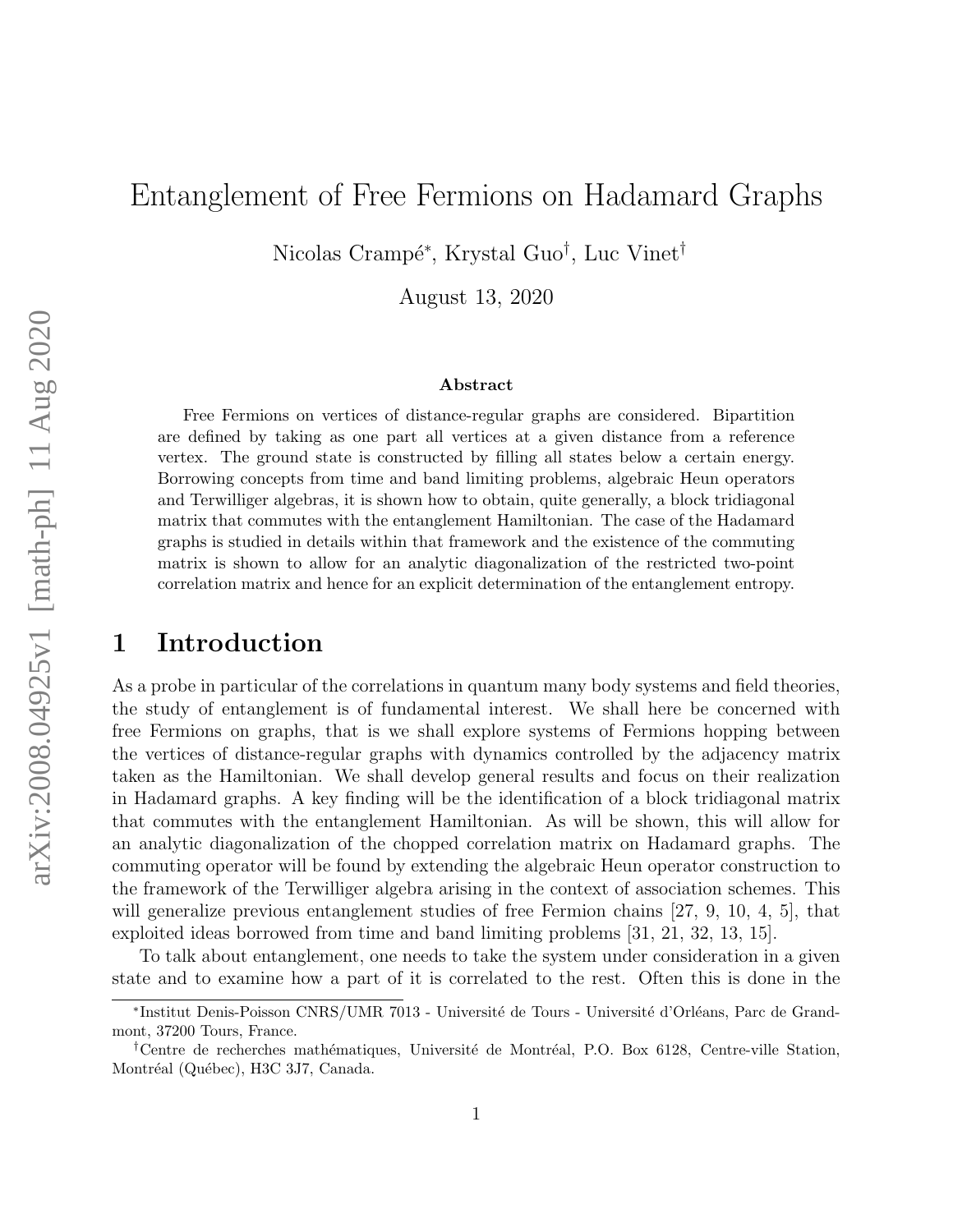ground state. In the case of Fermionic systems, this requires a certain filling of the Fermi sea, there is hence a limited set of energies that is thus selected. Determining a part of the systems in turn involves picking an ensemble of vertices.

Because of their simplicity, free chains have been fairly well studied. In these situations, owing to Wick's theorem, the reduced density matrix can be expressed in thermodynamic form in terms of a so-called entanglement Hamiltonian which is determined by the two-point correlation matrix restricted to the chosen part of the system (for reviews see [22, 28]). Quite remarkably in some instances it has proven possible to find a tridiagonal matrix that commutes with the correlation matrix and thus shares with it joint eigenvectors. Either for numerical computation issues or asymptotic analyses, this fortuitous circumstance has proved important.

The existence of this commuting operator for free Fermionic chains could be suspected from the parallel with problems of time and band limiting in signal processing where one wishes to optimize the concentration in time of signals comprised of a limited frequency interval. (The restrictions in the ranges of two dual variables is at the root of the analogy.) The seminal work in the signal analysis context was done by Slepian and coworkers [31, 21, 32], who identified such a useful operator commuting with the limiting operator. It should be said that this feature has emerged in various other contexts among which random matrix theory or integrable models.

The bearing of all this on the examination of entanglement in free Fermionic chains was brought to light by Eisler and Peschel (among others see also [11]) who found for example in [10], the tridiagonal matrix that commutes with the truncated correlation matrix of a uniform finite chain and studied in detail how this commuting matrix compares with the entanglement Hamiltonian and how it may yield the spectrum of the latter.

The reasons behind the rather miraculous existence of the commuting operators have intrigued many and Grnbaum who has devoted much effort to understand this phenomenon has tied it to the field of bispectral problems that he has established [7]. This later led to the concept of algebraic Heun operator introduced in  $|15, 16|$  (see also  $|24, 25|$ ) which was shown to naturally provide commuting operators. These methods were applied in [4, 5] to various free Fermionic finite chains with non-uniform couplings and possessing a bispectral underpinning. More precisely, they were used to analyse chains described by a hopping matrix h tridiagonal in the characteristic (site) basis and admitting another "position" operator X tridiagonal in the eigenbasis of h. (Such a set of operators conforms to the definition a Leonard pair [34].) In situations where the limiting in energy and space involved sequences of consecutive values beginning with the initial one, the algebraic Heun operator - a bilinear expression in the two Leonard operators - was readily found in  $\vert 4, 5 \vert$  to give the commuting matrix.

We here extend this study to systems of free Fermions on graphs and in particular on those of Hadamard. While the entanglement of such Fermionic configurations has been looked at in [19, 20], our main interest will be to identify the commuting matrices in the case of distance-regular graphs. This will prove possible when the limitings will respect the distance structure of the graph. Because of the presence of degeneracies, it will call for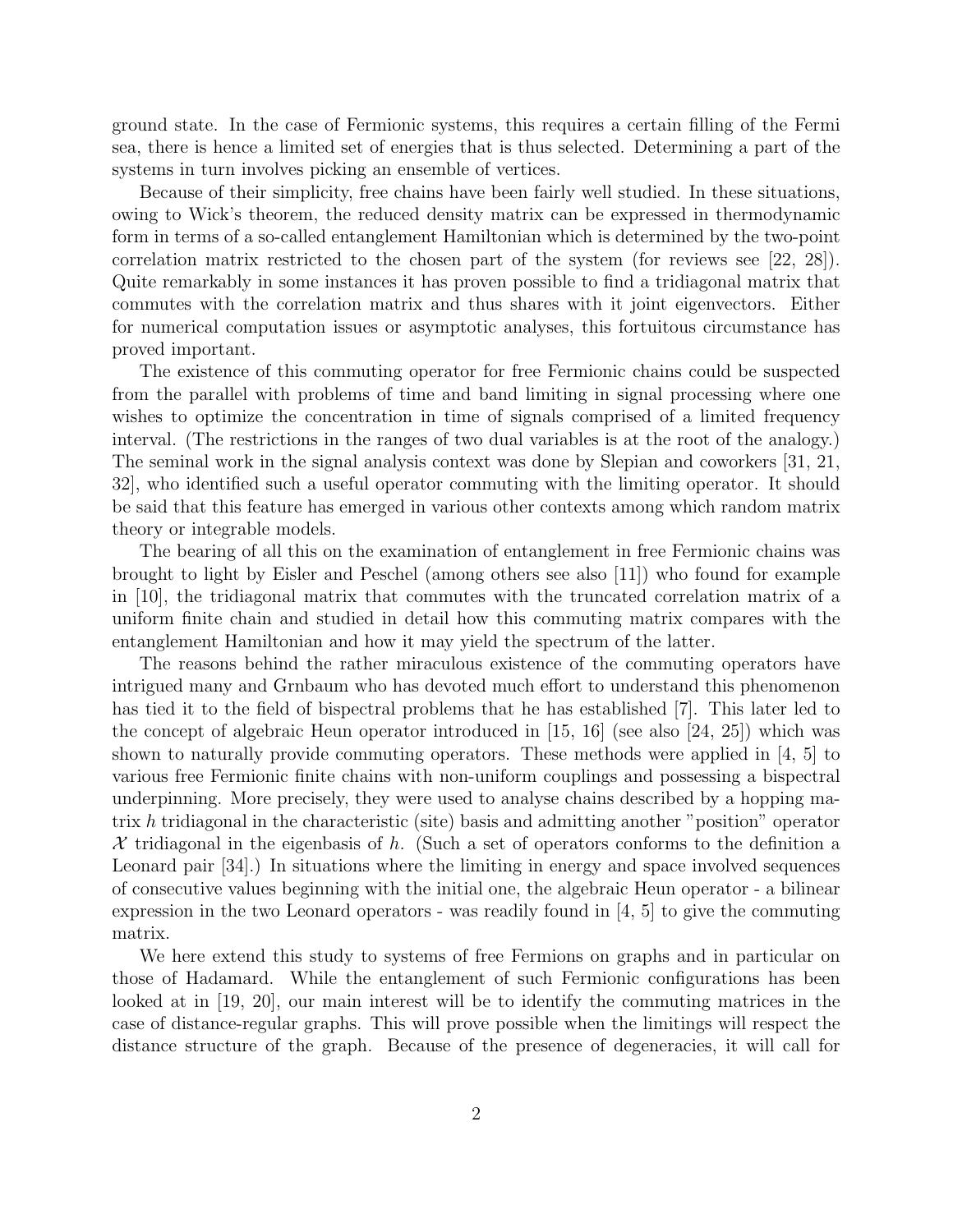an extension of the algebraic Heun construction to the framework of Terwilliger algebras [33] which have been introduced to study the properties of association schemes. Simply put these algebras are generated by the adjacency matrix which plays in our models the role of the Hamiltonian and the orthogonal projectors  $E_i^*$  on subspaces spanned by the characteristic vectors corresponding to the vertices at distance i from the reference one. (For an introduction to Terwilliger algebras see [12].) This will lead to commuting operators that are block-tridiagonal (instead of being simply tridiagonal in the case of the Fermionic chains described in the preceding paragraph). This should be put in parallel with the recent investigations of Grnbaun and collaborators to identify commuting operators stemming from matrix orthogonal polynomials [14].

The analysis will be carried out in details for Hadamard graphs and the usefulness of the commuting block-tridiagonal matrix will prove manifest in this case. The Hadamard graph of order n has diameter 4 and  $4n$  vertices [1]; their set form a self-dual association scheme. The spectral properties of Hadamard graphs make them a prime candidates, amongst distance regular graphs, for a variety of applications; for example they are studied in the context of state transfer in quantum walks, see [3]. Given a reference vertex, the chopped correlation matrix will be expressed in terms of projectors made out of the primitive and dual idempotents of the scheme; it will therefore belong to the associated Terwilliger algebra. One usually want to obtain the eigenvalues of the correlation matrix to determine for instance the entanglement entropy. The essential merit of the commuting operator that shares common eigenvectors with the correlation matrix is that in contrast to the latter, it generally lends itself to a tractable numerical diagonalization. Here, quite remarkably, for Hadamard graphs, it will be seen to allow in fact for an analytic determination of the eigenvectors.

The paper will now unfold as follows. Section 2 will provide the description of free Fermions on graphs. The Hamiltonian will be diagonalized with the help of the primitive idempotents which will also be used to express the two-point correlation matrix in the ground state. Section 3 frames the discussion of entanglement. The system is split in two parts with one comprising the complete neighbourhoods that are consecutive to the reference vertex. That the entanglement Hamiltonian is determined by the restricted correlation matrix is reviewed and this central entity is seen to be given as the product of projectors. Attention will be focused on graphs that belong to association schemes that are P- and Q- polynomials. These will be surveyed in Section 4 where the Terwilliger algebras will be defined. Section 5 contains one of the main results and shows how a block-tridiagonal operator that commutes with the restricted correlation matrix is obtained from the algebraic Heun construction and the Terwilliger algebra. Section 6 shows in detail how the analysis applies in the case of Hadamard graphs. Free Fermions on these graphs will be shown to provide a system where the entanglement Hamiltonian can be diagonalized analytically thanks to the existence of the commuting operator. Exact expressions for the Von Neumann entropies will be obtained as a result. Concluding remarks will be found in the last section.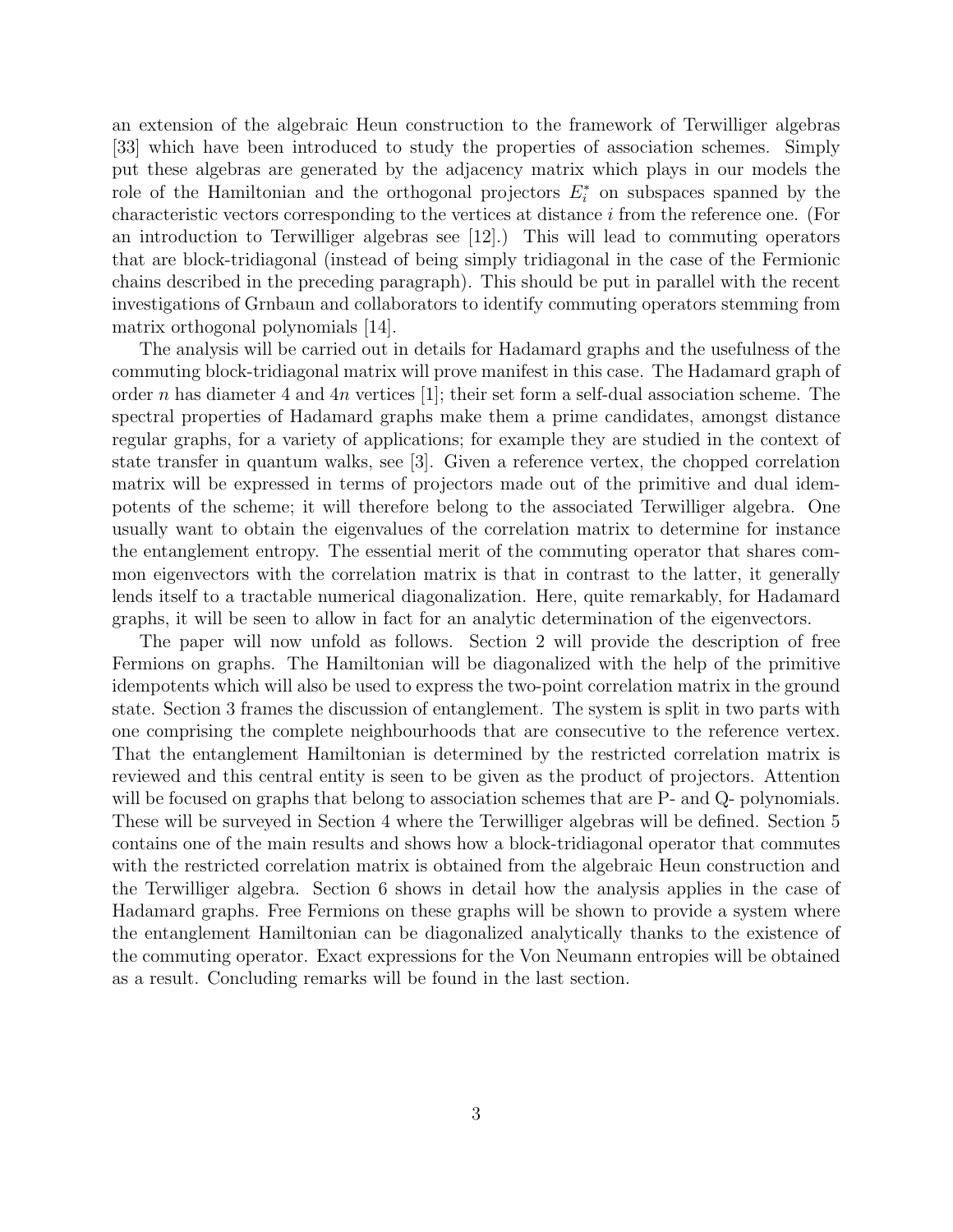# 2 Free Fermions on graphs

Let G be a graph,  $V = \{v_1, \ldots, v_N\}$  the set of its vertices and E the set of its edges. We define a vector space of dimension N with the orthonormal canonical basis  $\{|1\rangle, \ldots, |N\rangle\},\$ called position basis, where the vector  $|i\rangle$  is associated to the vertex  $v_i$ . We define the adjacency matrix A as a  $N \times N$  matrices with the components, for  $1 \leq i, j \leq N$ ,

$$
\langle i|A|j\rangle = A_{ij} = \begin{cases} 1 & \text{if } (v_i, v_j) \in E \\ 0 & \text{otherwise} \end{cases} . \tag{1}
$$

We restrict ourselves to non-oriented edges *i.e.*  $(v_i, v_j) \in E \Leftrightarrow (v_j, v_i) \in E$ . In this case, the matrix A is symmetric. We introduce the fermionic operators  $c_n$  and  $c_n^{\dagger}$   $(n = 1, 2, ..., N)$ satisfying

$$
\{c_m, c_n\} = 0, \quad \{c_m^{\dagger}, c_n^{\dagger}\} = 0, \quad \{c_m^{\dagger}, c_n\} = \delta_{m,n}, \quad \text{for } 1 \le m, n \le N. \tag{2}
$$

We consider the following open quadratic free-Fermion Hamiltonian on the graph G

$$
\widehat{\mathcal{H}} = (c_1^{\dagger}, \dots, c_N^{\dagger}) A \begin{pmatrix} c_1 \\ \vdots \\ c_N \end{pmatrix} = \sum_{(v_i, v_j) \in E} c_i^{\dagger} c_j . \tag{3}
$$

It describes the hopping of Fermions on the underlying graph G. As usual, in free-Fermion models, to diagonalise the Hamiltonian  $\mathcal{H}$ , one diagonalises the matrix A. As that matrix is symmetric, it can be diagonalised by an orthonormal basis  $|\theta_k^i\rangle$  for  $k = 0, 1, \ldots, \delta$  and  $i = 1, 2 \ldots f_k,$ 

$$
A|\theta_k^i\rangle = \theta_k|\theta_k^i\rangle\,,\tag{4}
$$

where  $\theta_k$  are the pairwise distinct eigenvalues of A and  $f_k$  is the multiplicity of the eigenvalue  $\theta_k$ . The eigenfunctions  $\phi_j(\theta_k^i)$  are the components of the vector  $|\theta_k^i\rangle$  in the position basis:

$$
|\theta_k^i\rangle = \sum_{j=1}^N \phi_j(\theta_k^i)|j\rangle.
$$
 (5)

We order the eigenvalues such that  $\theta_0 < \theta_1 < \cdots < \theta_{\delta}$ . We introduce  $E_k$ , the primitive idempotent associated to the eigenspace with eigenvalue  $\theta_k$ :

$$
E_k = \sum_{i=1}^{f_k} |\theta_k^i\rangle\langle\theta_k^i| \,. \tag{6}
$$

Let us remark that  $f_k = \text{rank}(E_k)$ . We define also the following projector on the first  $K + 1$ eigenspaces:

$$
\pi_2(K) = \sum_{k=0}^{K} E_k \,. \tag{7}
$$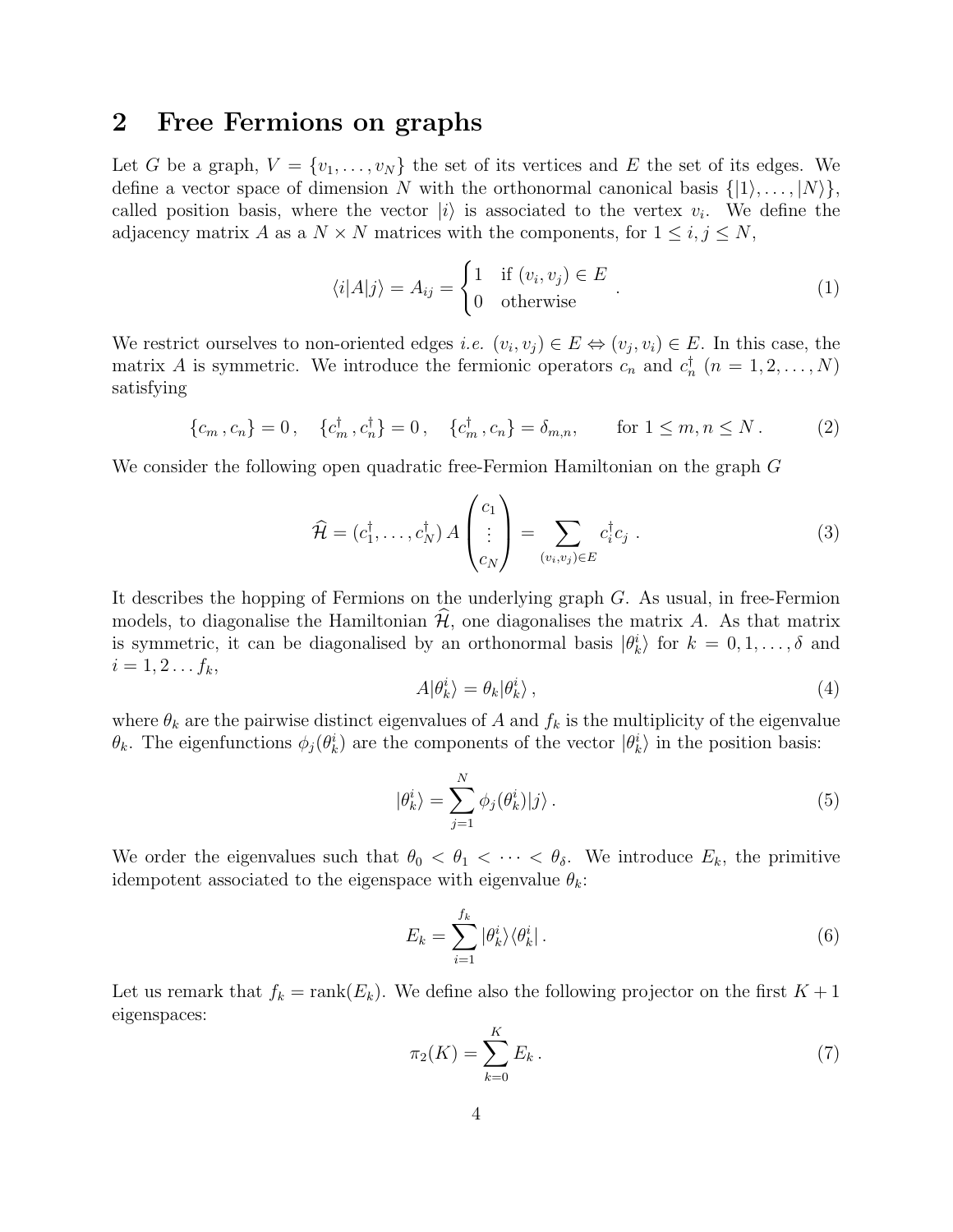These projectors permit to write the adjacency matrix as follows

$$
A = \sum_{k=0}^{\delta} \theta_k E_k \,. \tag{8}
$$

Having diagonalised A, the Hamiltonian  $\widehat{\mathcal{H}}$  can be written as follows

$$
\widehat{\mathcal{H}} = \sum_{k=0}^{\delta} \theta_k \sum_{i=1}^{f_k} (\tilde{c}_k^i)^{\dagger} \tilde{c}_k^i , \qquad (9)
$$

where the transformed fermionic operators  $\tilde{c}_k^i$  and  $(\tilde{c}_k^i)^{\dagger}$  are related to the first ones by

$$
\tilde{c}_k^i = \sum_{j=1}^N \phi_j(\theta_k^i) c_j \quad \text{and} \quad (\tilde{c}_k^i)^\dagger = \sum_{j=1}^N \phi_j(\theta_k^i) c_j^\dagger \,. \tag{10}
$$

Then, the eigenvalues  $\mathcal E$  of the Hamiltonian  $\widehat{\mathcal{H}}$  are described by the set of integers  $\epsilon_k \in$  $\{0, 1, \ldots, f_k\}$  and are given by

$$
\mathcal{E} = \sum_{k=0}^{\delta} \epsilon_k \theta_k \,. \tag{11}
$$

Let  $K \in \{0, 1, \ldots, \delta\}$  such that

$$
\theta_K < 0 < \theta_{K+1} \tag{12}
$$

The number  $K$  can be modified by adding a matrix proportional to the identity at the adjacency matrix A. That corresponds to consider an additional constant magnetic field for the Hamiltonian  $H$ . We can also choose this magnetic field such that the inequalities in (12) are always strict which simplifies the latter discussion about the ground state and the entropy. The ground state of the Hamiltonian  $\widehat{\mathcal{H}}$  is

$$
|\Psi_0\rangle\!\rangle = (\tilde{c}_0^1)^\dagger \dots (\tilde{c}_0^{f_0})^\dagger \dots (\tilde{c}_K^1)^\dagger \dots (\tilde{c}_K^{f_K})^\dagger |0\rangle\!\rangle \tag{13}
$$

where the vacuum state  $|0\rangle\rangle$  is annihilated by the fermionic operators  $\tilde{c}_k^i$ :

$$
\tilde{c}_k^i|0\rangle = 0, \quad k = 0, 1, \dots, \delta, \quad i = 1, 2, \dots, f_k. \tag{14}
$$

The correlation matrix  $\widehat{C}$  in the ground state  $|\Psi_0\rangle$  is the  $N \times N$  matrix with components, for  $1 \leq n, m \leq N$ ,

$$
\widehat{C}_{mn} = \langle \langle \Psi_0 | c_m^{\dagger} c_n | \Psi_0 \rangle \rangle \tag{15}
$$

By using the second relation in (10), we can rewrite the correlation matrix as follows

$$
\widehat{C} = \sum_{k=0}^{\delta} \sum_{i=1}^{f_k} \sum_{p=0}^{\delta} \sum_{j=1}^{f_p} \langle \langle \Psi_0 | (\tilde{c}_k^i)^\dagger \tilde{c}_p^j | \Psi_0 \rangle \rangle | \theta_k^i \rangle \langle \theta_p^j | . \tag{16}
$$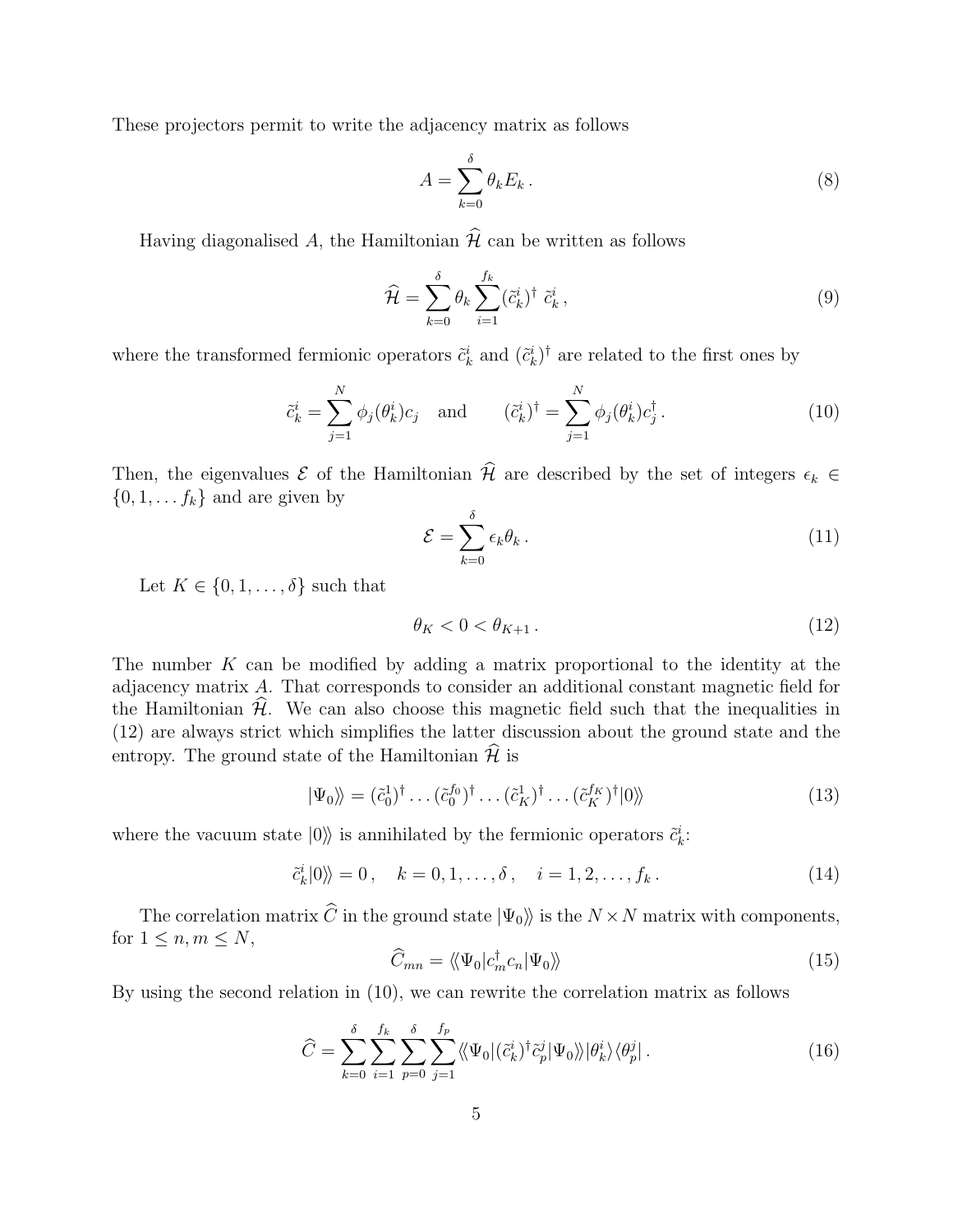By rewriting the ground state with its definition (13), by using the anticommutation relations of the fermionic operators and the properties (14), one gets

$$
\widehat{C} = \sum_{k=0}^{K} \sum_{i=1}^{f_k} |\theta_k^i\rangle\langle\theta_k^i| = \sum_{k=0}^{K} E_k.
$$
\n(17)

Therefore the correlation matrix corresponds to the projector  $\pi_2$  defined by (7):  $\hat{C} = \pi_2(K)$ .

# 3 Entanglement entropy

In order to examine entanglement, we must first define a bipartition of our free-Fermionic graph. We denote by  $d(v, w)$  the distance between the two vertices v and w of the graph G. From now on, we fix a vertex v of G and, without loss of generality, we take  $v = v_1$ . We choose as subsystem 1 the vertex  $v_1$  and all the vertices at distance at most  $\ell$  from  $v_1$ :

$$
G_1 = \{ w \in V \mid d(v_1, w) \le \ell \}.
$$
\n(18)

Let us denote by  $N_1$  the cardinal of the previous set *i.e.* the number of vertices in the subsystem 1. We shall find how it is intertwined with the rest of the graph in the ground state  $|\Psi_0\rangle$ . To that end, we need the reduced density matrix

$$
\rho_1 = \text{tr}_2 \left| \Psi_0 \right\rangle \! \left\langle \! \left\langle \Psi_0 \right|, \right. \tag{19}
$$

where the subsystem 2 is the complement of the subsystem 1, from which one can compute for instance the von Neumann entropy

$$
S_1 = -\operatorname{tr}(\rho_1 \log \rho_1) \tag{20}
$$

The explicit computations of this entanglement entropy amounts to finding the eigenvalues of  $\rho_1$ .

It has been observed that this reduced density matrix  $\rho_1$  is determined by the spatially "chopped" correlation matrix C, which is the following  $N_1 \times N_1$  submatrix of C:

$$
C = |\widehat{C}_{mn}|_{m,n \in G_1}.
$$
\n(21)

The argument which we take from [26] (see also [29]) goes as follows. Because the ground state of the Hamiltonian  $\widehat{\mathcal{H}}$  is a Slater determinant, all correlations can be expressed in terms of the one-particle functions, i.e. in terms of the matrix elements of  $\ddot{C}$ . Restricting to observables associated to part 1, since  $\langle A \rangle = \text{tr}(\rho_1 A)$ , the factorization property will hold according to Wick's theorem if  $\rho_1$  is of the form

$$
\rho_1 = \kappa \, \exp(-\mathcal{H}), \qquad (22)
$$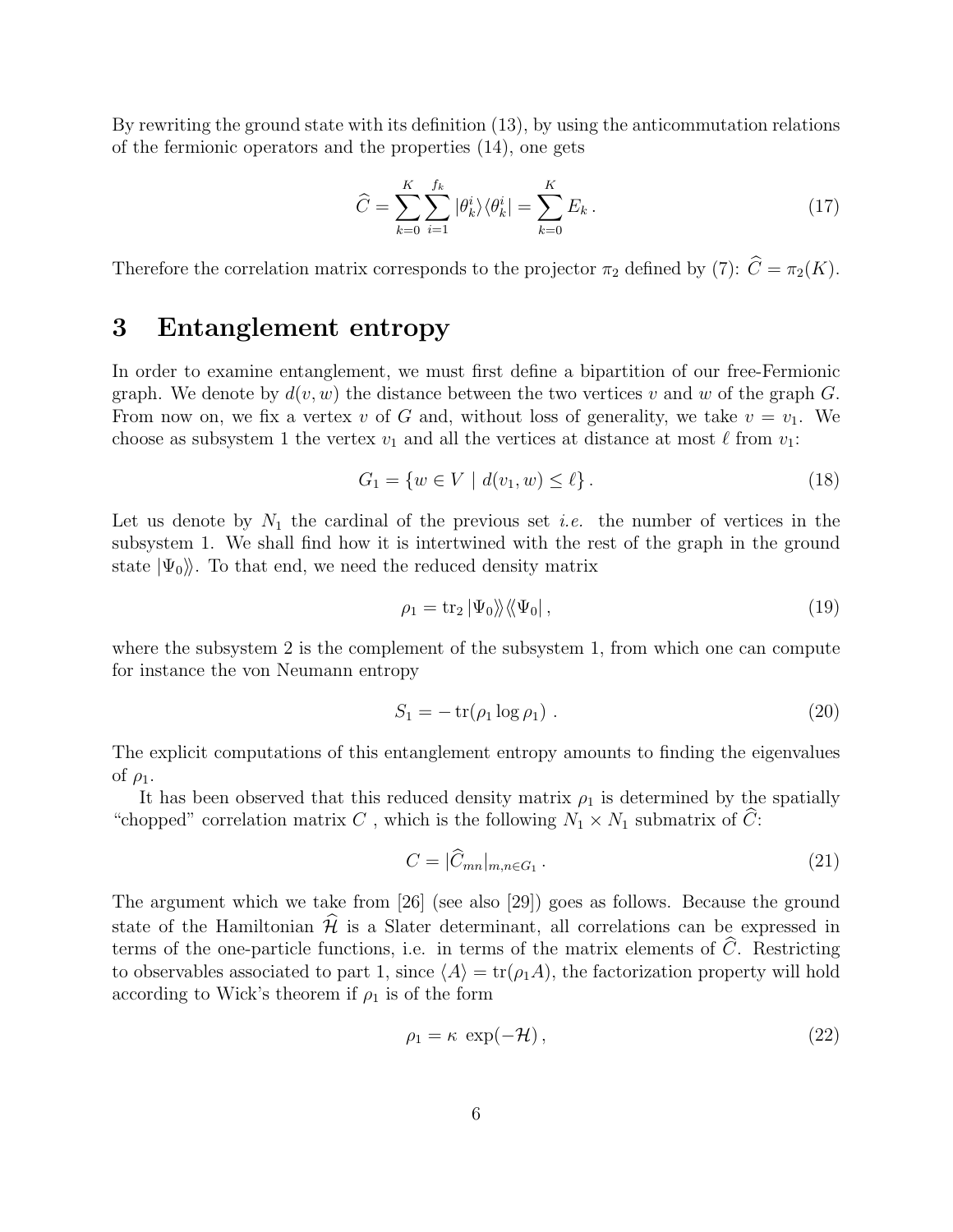with the entanglement Hamiltonian  $\mathcal H$  given by

$$
\mathcal{H} = \sum_{m,n=1}^{N_1} h_{mn} c_m^{\dagger} c_n \,. \tag{23}
$$

The hopping matrix  $h = |h_{mn}|_{1 \leq m,n \leq N_1}$  is defined so that

$$
C_{mn} = \text{tr}(\rho_1 \ c_m^{\dagger} c_n), \qquad m, n \in \{1, 2, \dots, N_1\},\tag{24}
$$

holds, and one finds through diagonalisation that

$$
h = \log[(1 - C)/C].\tag{25}
$$

We thus see that the  $2^{N_1} \times 2^{N_1}$  matrix  $\rho_1$  is obtained from the  $N_1 \times N_1$  matrix C or equivalently, the entanglement Hamiltonian  $H$ .

To describe this chopped correlation matrix  $C$ , we introduce the projector  $E_i^*$  which is the diagonal characteristic matrix of the *i*<sup>th</sup> neighbourhood of  $v_1$ ; that is  $E_i^*$  is the diagonal matrix such that  $\langle j|E^*_i|j\rangle = 1$  if  $d(v_j, v_1) = i$  and  $\langle j|E^*_i|j\rangle = 0$  otherwise. Note that

$$
E_i^* E_j^* = \delta_{ij} E_i^* \quad \text{and} \qquad \sum_{i=0}^d E_i^* = I,\tag{26}
$$

where d, the diameter of the graph  $G$ , is the maximum distance of any vertex from  $v_1$  and I is the identity matrix. Let  $\pi_1(\ell)$  denote the projection onto the first  $\ell$  neighbourhoods of  $v_1$ :

$$
\pi_1(\ell) = \sum_{s=0}^{\ell} E_s^*,\tag{27}
$$

and  $n_i$  be the number of vertices at distance i from  $v_1$ . The operator  $\pi_1(\ell)$  projects on  $N_1 = \sum_{i=0}^{\ell} n_i$  sites. Finally, the chopped correlation matrix can be written as (see for instance [23, 17])

$$
C = \pi_1(\ell) \pi_2(K) \pi_1(\ell) \ . \tag{28}
$$

To calculate the entanglement entropies one therefore has to compute the eigenvalues of C. As explained in [27], this is not easy to do numerically because the eigenvalues of that matrix are exponentially close to 0 and 1. This motivates the search for a matrix  $T$  such that

$$
[T, C] = 0,\t\t(29)
$$

and easier to diagonalise numerically than C. We denote the commutator bracket by  $[\cdot, \cdot]$ ; that is,  $[A, B] = AB - BA$  for matrices A, B. We shall hence find a T satisfying (29) by looking for a matrix commuting with both projectors:

$$
[T, \pi_1(\ell)] = [T, \pi_2(K)] = 0, \qquad (30)
$$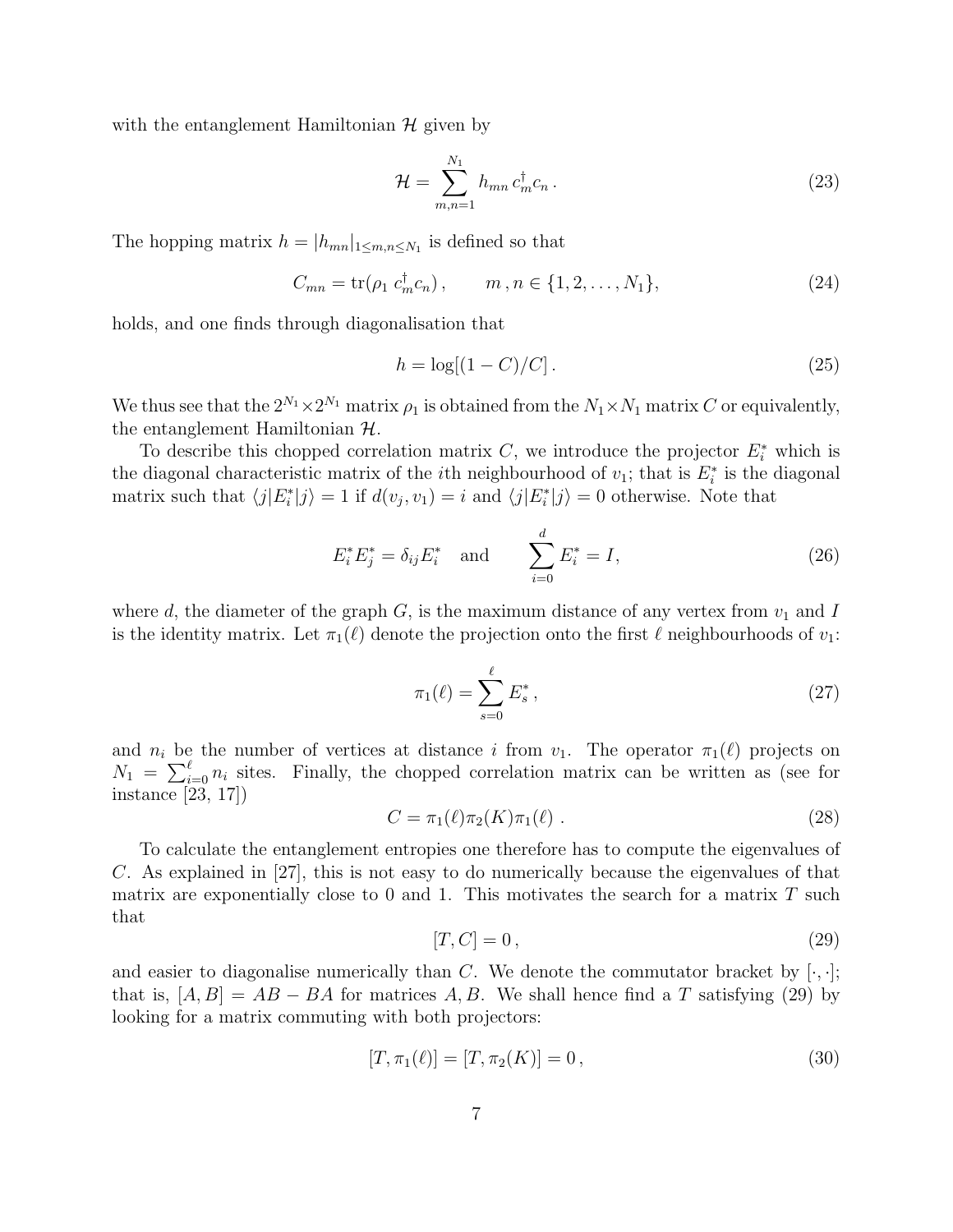In  $[4, 5]$ , a such operator T, which is a tridiagonal matrix, for free-Fermion on a line has been constructed when A, defining the Hamiltonian  $\widehat{\mathcal{H}}$ , belongs to a bispectral problem. In this case, the operator T turns out to be a Heun operator. Inspired by these results, we consider a special class of graphs whose associations schemes are P- and Q-polynomials (which we will provide background on in next section) which replaces the notion of bispectrality. Then, we show that in this case an operator  $T$  tridiagonal by block satisfying (30) exists.

We may observe that the matrix D defined by

$$
D = \pi_2(K)\pi_1(\ell)\pi_2(K)\,,\tag{31}
$$

would describe a dual entanglement situation where the vacuum state would be filled with excitations by the set  $\{0, ..., \ell\}$ , and the subsystem would consist of the sites in the neighbourhood  $\{0, \ldots, K\}$ . We recall that for  $n \times n$  matrices M and N, the characteristic polynomials of MN and NM coincide, see Section 11.6 of [30]. Recalling that  $\pi_i(i)$  is idempotent for  $i \in \{1, 2\}$ , we see that C and D both have the same eigenvalues as the following matrix:

$$
\pi_1(\ell)^2 \pi_2(K) = \pi_1(\ell) \pi_2(K) = \pi_1(\ell) \pi_2(K)^2.
$$

Since C and D have the same non-zero eigenvalues, the entanglement entropies will be the same in these two instances. Such duality generalizes the one studied in [2].

# 4 P- and Q-polynomial association schemes

### 4.1 Association schemes and distance regular graphs

A distance regular graph is a graph G of diameter d such that there exists constants  $p_{ij}^k$ for  $i, j, k \in \{0, \ldots, d\}$  such that, for any pair of vertices  $x, y$  at distance k, there are  $p_{ij}^k$ vertices at distance i from x and distance j from y. We follow the standard text [1] and the dynamic survey [6] and defer to them for further background on distance regular graphs. For  $i = 0, \ldots, d$ , the distance matrix, denoted  $A_i$ , is given by

$$
(A_i)_{x,y} = \begin{cases} 1, & \text{if } d(x,y) = i; \\ 0, & \text{else.} \end{cases}
$$

The distance matrix  $A_1$  corresponds to the adjacency matrix  $A$  used in the previous sections. The following is the main theorem about the eigenspaces of distance regular graphs and can be found in  $[1]$ . In the following theorem, let N the number of vertices of G and J denotes the all ones matrix, I denotes the identity matrix and  $\circ$  denotes the Schur product, the entry-wise matrix multiplication.

**4.1 Theorem.** The matrices  $\{A_0, \ldots, A_d\}$  commute pairwise and share  $d+1$  eigenspaces. Let  $E_0, \ldots, E_d$  be the primitive idempotent projectors onto the shared eigenspaces of  $\{A_i\}_{i=0}^d$ . There exists constants  $q_{ij}^k$  for  $i, j, k \in \{0, \ldots, d\}$  such that following hold: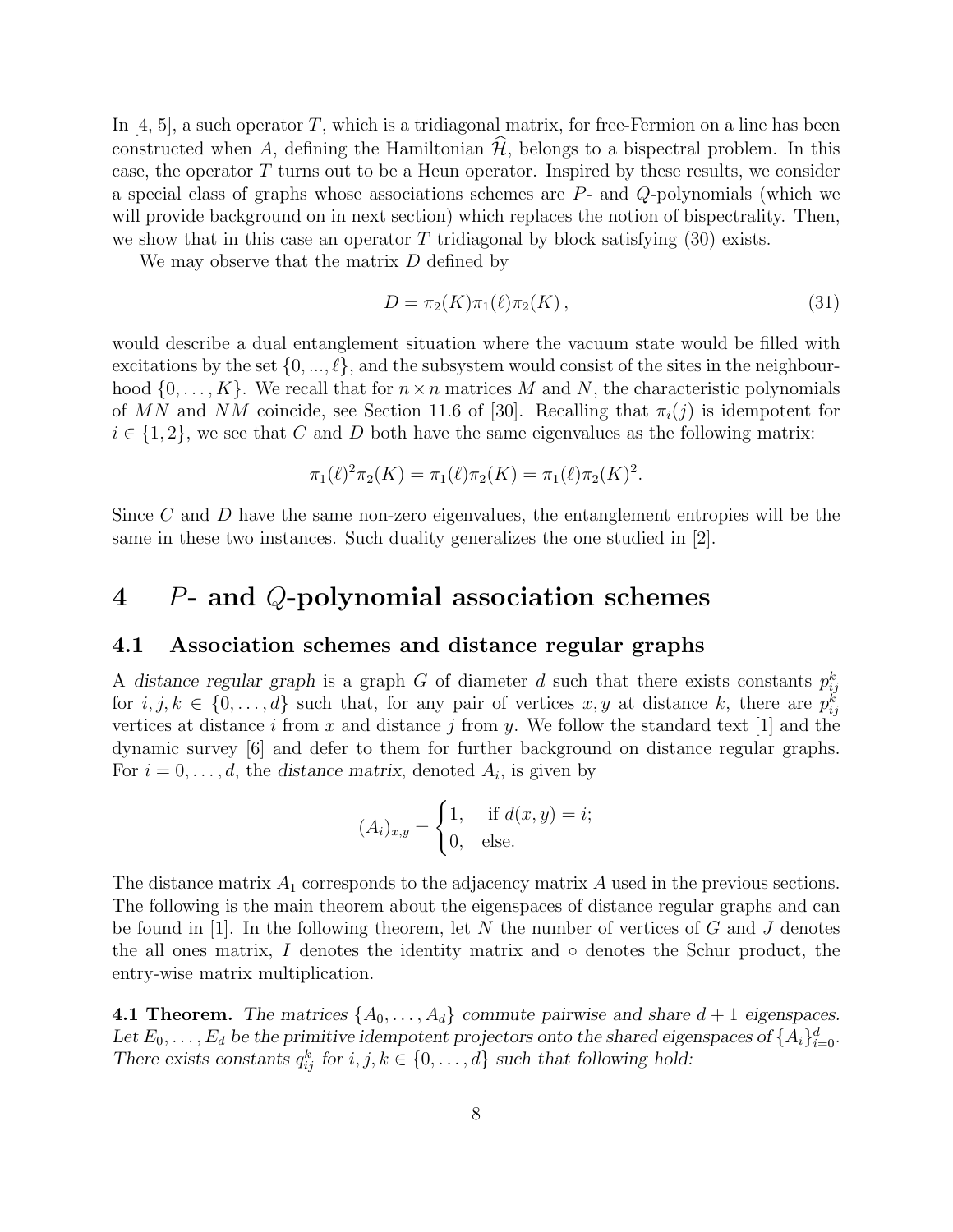(i) 
$$
A_0 = I
$$
 and  $E_0 = \frac{1}{N}J$ ;  
\n(ii)  $\sum_{i=0}^{d} A_i = J$  and  $\sum_{i=0}^{d} E_i = I$ ;  
\n(iii)  $A_i \circ A_j = \delta_{ij} A_i$  and  $E_i E_j = \delta_{ij} E_i$ ; and

$$
(iv) \ \ A_i A_j = \sum_{k=0}^{a} p_{ij}^k A_k \ \text{and} \ E_i \circ E_j = \sum_{k=0}^{a} q_{ij}^k E_k.
$$

More generally, if  $\{A_0, \ldots, A_d\}$  are symmetric matrices such that Theorem 4.1 holds, then we say that they are the associate matrices of an (commutative) association scheme. For brevity, we sometimes refer to an commutative association scheme as a scheme. The constants  $p_{ij}^k$  are known as the intersection numbers of the scheme and the constants  $q_{ij}^k$  are known as the Krein parameters of the scheme.

The distance matrices of a distance regular graph form the basis of a  $(d+1)$ -dimensional, semi-simple, commutative subalgebra  $\mathcal M$  of the algebra of  $N \times N$  matrices over  $\mathbb C$ , also call the Bose-Mesner algebra of the graph.

Since  ${E_i}_{i=0}^d$  and  ${A_i}_{i=0}^d$  are both bases of M, there exists change of bases matrices between them. The eigenmatrices of the association scheme are  $d + 1 \times d + 1$  matrices P and Q such that

$$
A_j = \sum_{i=0}^{d} P_{ij} E_i \text{ and } E_j = \frac{1}{N} \sum_{i=0}^{d} Q_{ij} A_i.
$$
 (32)

Note that this implies that  $\{P_{ij}\}_{i=0}^d$  are the eigenvalues of  $A_j$ .

Since  $\mathcal M$  is closed under multiplication and addition, there is a choice of the ordering of  $A_1, \ldots, A_d$  such that  $A_i$  is a polynomial in  $A_1$  for all i. We say the scheme is P-polynomial if  $A_i$  is a polynomial in  $A_1$  of degree i, for each  $i = 0, \ldots, d$ . It is not hard to see that, up to reordering the associate matrices, the condition of being P-polynomial is equivalent to requiring that  $p_{ij}^k = 0$  whenever the sum of two of  $\{i, j, k\}$  is strictly smaller than the third element. The latter condition is also called metric and we may use P-polynomial and metric exchangeably. The class metric schemes are exactly those where  $A_1$  is the adjacency matrix of a distance regular graph.

Similarly, we say a scheme is  $Q$ -polynomial or cometric if  $E_i$  is a polynomial under Schur multiplication in  $E_1$  of degree i, for each  $i = 0, \ldots, d$ . Equivalent, a scheme is Q-polynomial if  $q_{ij}^k = 0$  whenever the sum of two of  $\{i, j, k\}$  is strictly smaller than the other element.

## 4.2 Terwilliger algebra

We will now look at the Terwilliger algebra. We consider an association scheme A with associate matrices  $A_0, \ldots, A_d$ . Throughout this section, let  $x \in V$  be a fixed vertex of A. For  $i = 0, \ldots, d$ , we will define the diagonal matrix  $E_i^*(x)$  as follows:

$$
E_i^*(x)_{y,y} = (A_i)_{x,y}.
$$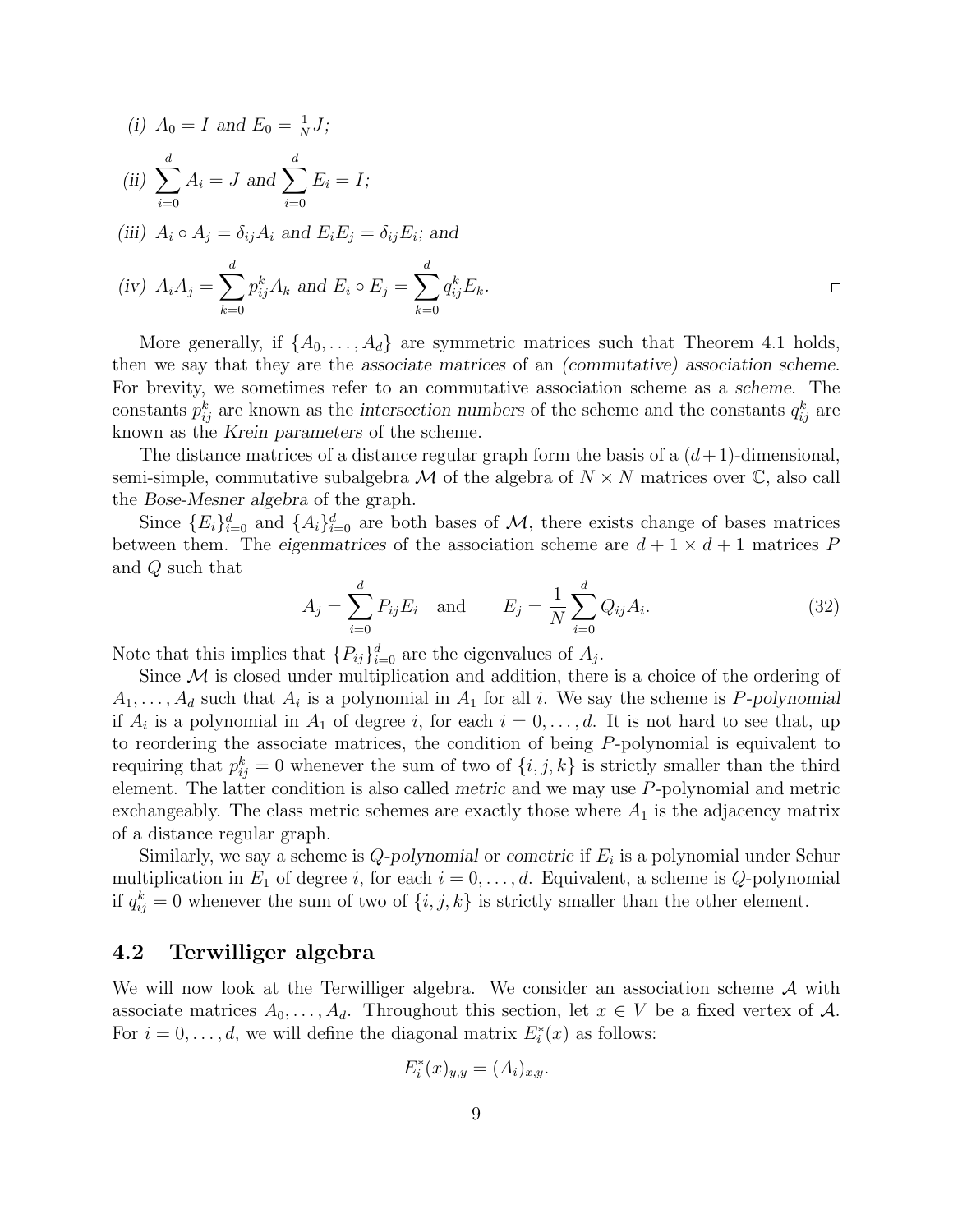We call  $E_i^*(x)$  the *i*th dual idempotent with respect of x. Similarly, for  $i = 0, \ldots, d$ , we will consider diagonal matrices  $A_i^*(x)$  with entries as follows:

$$
A_i^*(x)_{y,y} = N(E_i)_{x,y}.
$$

We call  $A_i^*$  the *i*th dual distance matrix with respect to x. When the context is clear, we will write  $E_i^*$  for  $E_i^*(x)$  and  $A_i^*$  for  $A_i^*(x)$ .

Note, that if  $A_1$  is the adjacency matrix of a distance regular graph,  $E_i^*$  is the diagonal characteristic matrix for the set of vertices at distance i from  $x$ , also known as the *i*th neighbourhood of  $x$ . We also have that

$$
A_i^* A_j^* = \sum_{k=0}^d q_{ij}^k A_k^*
$$

from part (iv) of Theorem 4.1. The matrices  $A_0^*, \ldots, A_d^*$  form a basis for some subspace  $\mathcal{M}^*$ of  $\text{Mat}_{N\times N}(\mathbb{C})$ . In  $\mathcal{M}^*$ , the primitive idempotents are  $E_0^*, \ldots, E_d^*$ .

Recalling the eigenmatrices of a scheme, we can see that

$$
E_j^* = \frac{1}{N} \sum_{i=0}^d P_{ij} A_i^* \text{ and } A_j^* = \sum_{i=0}^d Q_{ij} E_i^*.
$$
 (33)

The Terwilliger algebra  $T(x)$  is the subalgebra of  $\text{Mat}_{N\times N}(\mathbb{C})$  generated by M and  $\mathcal{M}^*$ . The following lemma is found in [33].

#### 4.2 Lemma. (Terwilliger 1992)

$$
E_i^* A_j E_k^* = 0 \Leftrightarrow p_{ij}^k = 0, \text{ and};
$$
  

$$
E_i A_j^* E_k = 0 \Leftrightarrow q_{ij}^k = 0.
$$

 $\Box$ 

The above lemma suggest that the Terwilliger algebra is easier to work with when many of the intersection numbers or the Krein parameters of the scheme vanish. We will later look at the class of Hadamard graphs, which have many vanishing Krein parameters and intersection numbers.

# 5 Chopped correlation matrix for  $P$ - and  $Q$ -polynomials scheme

Let G be a distance regular graph of diameter d that is  $Q$ -polynomial. We recall that, in this case  $\delta = d$ . We will consider the association scheme of G, with the idempotents in the Qpolynomial ordering. We choose as the matrix  $A$  defining the Hamiltonian  $(3)$  the adjacency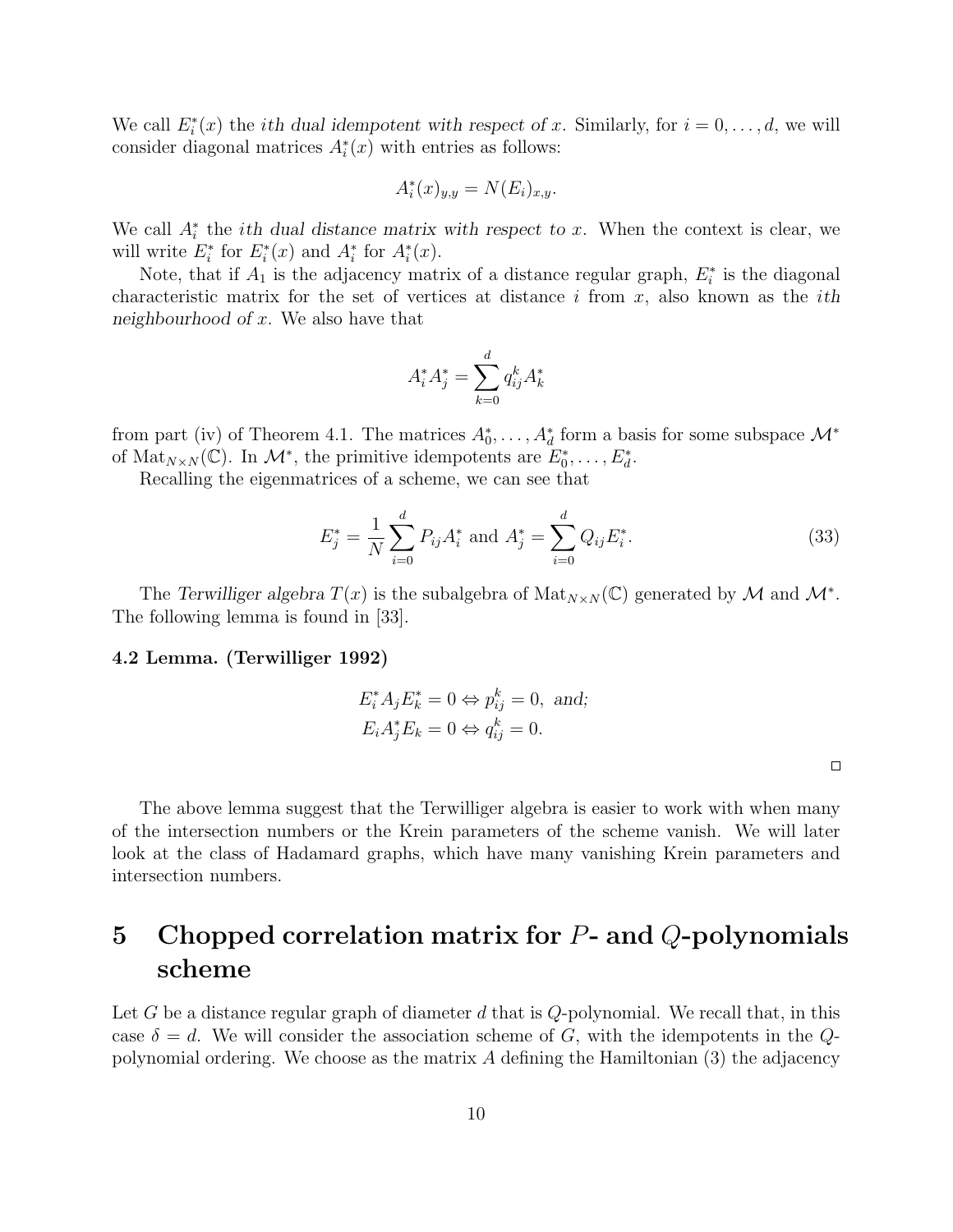matrix  $A_1$  of this scheme. The eigenvalues of A denoted previously by  $\theta_i$  corresponds to the constants  $P_{i1}$  of the association scheme.

As seen previously, the matrices  $A = A_1$  and  $A^* = A_1^*$  can be expand in the basis of idempotents and dual idempotents, respectively:

$$
A = \sum_{i=0}^{d} P_{i,1} E_i, \qquad (34)
$$

$$
A^* = \sum_{i=0}^d Q_{i,1} E_i^* \,. \tag{35}
$$

However, due to the fact that we consider a graph in a  $P-$  and  $Q-$  polynomials scheme, A and  $A^*$  satisfy supplementary relations. Indeed, for a  $P-$  and  $Q-$  polynomials scheme, one gets  $p_{1i}^j = 0$  and  $q_{1i}^j = 0$  for  $|i - j| > 1$ . Then, from Lemma 4.2 and from  $\sum_{i=0}^d E_i^* = 1$ , one deduces the following relation

$$
A = \sum_{i=0}^{d} E_i^* A E_i^* + \sum_{i=1}^{d} \left( E_{i-1}^* A E_i^* + E_i^* A E_{i-1}^* \right). \tag{36}
$$

Similarly, by using  $\sum_{i=0}^{d} E_i = 1$ , one obtains

$$
A^* = \sum_{i=0}^d E_i A^* E_i + \sum_{i=1}^d \left( E_{i-1} A^* E_i + E_i A^* E_{i-1} \right). \tag{37}
$$

In the basis where  $E_i$  is diagonal, A is diagonal and  $A^*$  is tridiagonal by block. In contrary, in the basis where  $E_i^*$  is diagonal, A is tridiagonal by block and  $A^*$  is diagonal by block. The choice of a graph G in a  $P-$  and  $Q-$  polynomials association scheme leads to interesting properties for the matrix A and  $A^*$  which generalize the properties obtained from the fact to belong to a bispectral problem used in [4, 5]. Let us emphasize that A and  $A^*$  are not a tridiagonal pair [18] in general since there exists a subspace W of the space V spans by the vertices of the graph such that  $A \mathcal{W} \subseteq \mathcal{W}, A^* \mathcal{W} \subseteq \mathcal{W}, \mathcal{W} \neq 0$  and  $\mathcal{W} \neq \mathcal{V}$ . However restricted to that space  $W$ , A and  $A^*$  become a tridiagonal pair.

Recall that we are concerned with the eigenvalues of the chopped correlation matrix

$$
C = \Pi(K, \ell) = \pi_1(\ell) \pi_2(K) \pi_1(\ell) ,
$$

where we recall that  $\pi_1(\ell) = \sum_{s=0}^{\ell} E_s^*$  and  $\pi_2(K) = \sum_{k=0}^{K} E_k$ . Note that matrix  $\Pi(j, \ell)$  is not in the Bose-Mesner algebra of G, but it is in the Terwilliger algebra of G.

### 5.1 Properties of particular chopped correlation matrix

We will state, without proof, some simple observations about  $\Pi(K, \ell)$  in the following lemma. We denote by **0** a block of 0s of the appropriate size. We will give the spectrum as a list of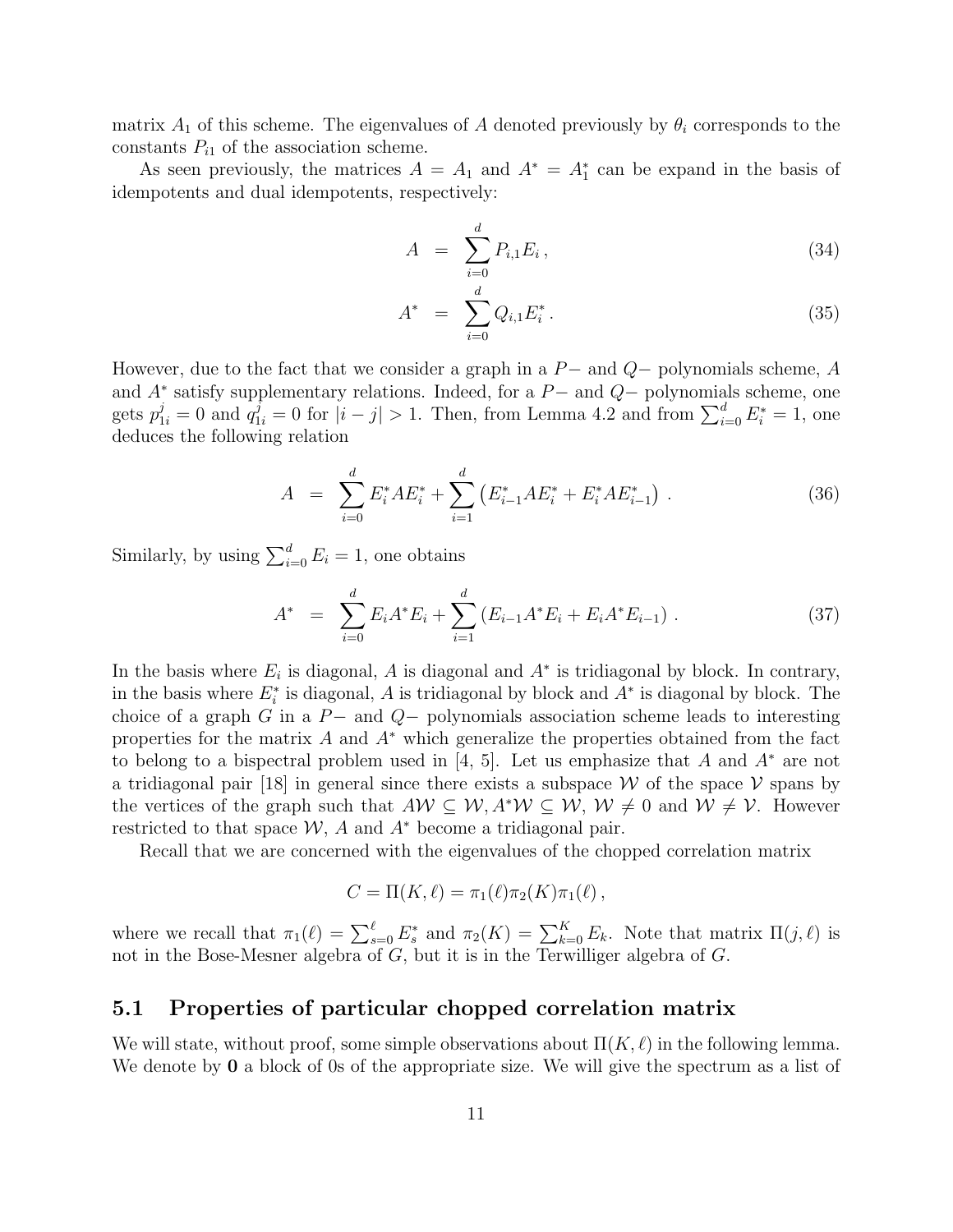distinct eigenvalues  $\theta$  with their multiplicities  $m_{\theta}$  in superscript in parentheses. For example, if the eigenvalues of M are a with multiplicity 1, 1 with multiplicity n and 0 with multiplicity  $3n-1$ , we write the spectrum of M as  $\{a^{(1)}, 1^{(n)}, 0^{(3n-1)}\}$ . We denote by  $\mathbf{0}_{m \times n}$  the  $m \times n$ matrix of all zeroes and we omit the subscript when the order is clear from the context.

**5.1 Lemma.** Let A be an association scheme and  $\Pi(K, \ell)$  defined as above. Let  $N_k =$  $\sum_{s=0}^{k} n_s$  and let  $F_k = \sum_{s=0}^{k} f_s$ . The following hold.

- (i)  $\Pi(d, d) = I$  and has spectrum  $\{1^{(N)}\}.$ (ii)  $\Pi(d,\ell) = \sum_{s=0}^{\ell} E_s$  and has spectrum  $\{1^{(F_{\ell})}, 0^{(N-F_{\ell})}\}.$
- (iii)  $\Pi(j, d) = \begin{pmatrix} I_{N_j} & \mathbf{0} \\ \mathbf{0} & \mathbf{0} \end{pmatrix}$  and has spectrum  $\{1^{(N_j)}, 0^{(N-N_j)}\}.$
- (iv)  $\Pi(0,0) = \begin{pmatrix} \frac{1}{N} & \mathbf{0} \\ \mathbf{0} & \mathbf{0} \end{pmatrix}$  and has spectrum  $\{\frac{1}{N}\}$ N  $(1), 0^{(N-1)}\}.$
- (v)  $\Pi(0,\ell) = \begin{pmatrix} \frac{1}{N}F_{\ell} & \mathbf{0} \\ \mathbf{0} & \mathbf{0} \end{pmatrix}$  and has spectrum  $\{\frac{F_{\ell}}{N}\}$ N  $(1), 0^{(N-1)}\}.$
- (vi)  $\Pi(j,0) = \begin{pmatrix} \frac{1}{N} \mathbf{1}_{N_j \times N_j} & \mathbf{0} \\ \mathbf{0} & \mathbf{0} \end{pmatrix}$  and has spectrum  $\{\frac{N_j}{N_j}\}$ N  $(1), 0^{(N-1)}\}.$

## 5.2 (Generalized) Heun operator

For  $\mu, \nu \in \mathbb{R}$ , we define the Heun operator T as follows:

$$
T = \{A, A^*\} + \mu A^* + \nu A \,,\tag{38}
$$

where  $\{\cdot,\cdot\}$  denotes the anti-commutator bracket; that is,  $\{A, B\} := AB + BA$  for matrices  $A, B$ . From relations (34)-(37) and the properties of the idempotents, we obtain two expressions for the Heun operator:

$$
T = \sum_{i=0}^{d} (2Q_{i,1} + \nu) E_i^* A E_i^* + \mu \sum_{i=0}^{d} Q_{i,1} E_i^*
$$
  
+ 
$$
\sum_{i=1}^{d} (Q_{i-1,1} + Q_{i,1} + \nu) (E_{i-1}^* A E_i^* + E_i^* A E_{i-1}^*)
$$
  
= 
$$
\sum_{i=0}^{d} (2P_{i,1} + \mu) E_i A^* E_i + \nu \sum_{i=0}^{d} P_{i,1} E_i
$$
 (39)

$$
+\sum_{i=1}^{d} \left(P_{i-1,1} + P_{i,1} + \mu\right) \left(E_{i-1}A^*E_i + E_iA^*E_{i-1}\right). \tag{40}
$$

We will give a choice of  $\mu$  and  $\nu$  such that the Heun operator commutes with the operator that we are considering.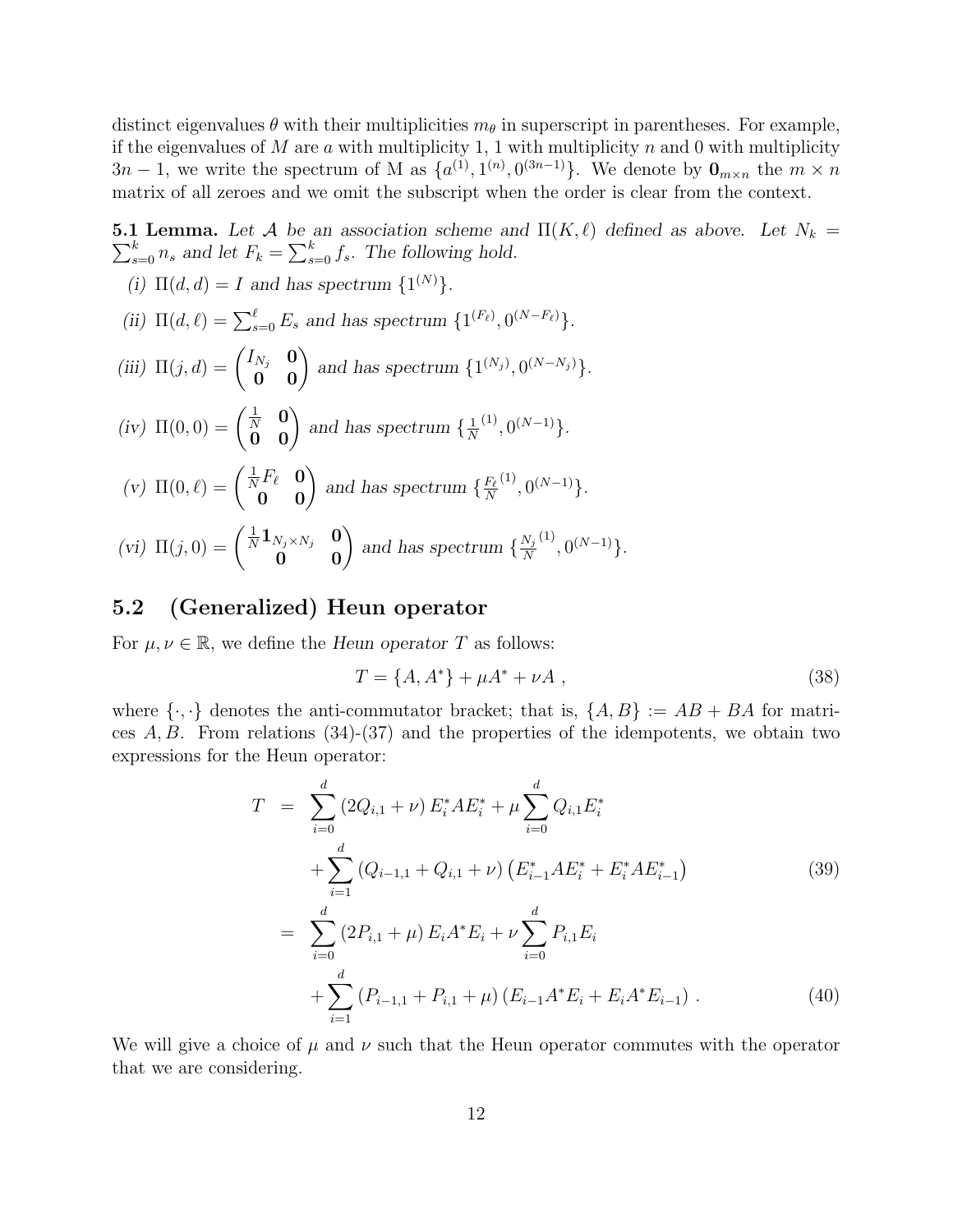**5.2 Theorem.** For  $\nu = -Q_{\ell,1} - Q_{\ell+1,1}$  and  $\mu = -P_{K,1} - P_{K+1,1}$ , these relations hold for the Heun operator

$$
[T, \pi_1(\ell)] = 0 \quad \text{and} \quad [T, \pi_2(K)] = 0 \tag{41}
$$

Proof. By using (39), one gets

$$
[T, \pi_1(\ell)] = -(Q_{\ell,1} + Q_{\ell+1,1} + \nu) \left( E_{\ell}^* A E_{\ell+1}^* - E_{\ell+1}^* A E_{\ell}^* \right). \tag{42}
$$

With the value of  $\nu$  given in the theorem the commutator vanishes. The second relation is proven similarly by using (40).  $\Box$ 

Let  $T(K, \ell)$  denote the Heun operator with  $\nu = -Q_{\ell,1} - Q_{\ell+1,1}$  and  $\mu = -P_{K,1} - P_{K+1,1}$ .

5.3 Corollary.  $T(K, \ell)$  commutes with  $\Pi(K, \ell)$ .

### 5.3 Formally self-dual association schemes

We say that an association scheme is formally self-dual if, for some ordering of the primitive idempotents,  $P = Q$ . It follows then that the intersection numbers and Krein parameters agree; more formally, for all  $0 \le i, j, k \le d$ ,

$$
p_{ij}^k = q_{ij}^k.
$$

The Hamming scheme and the Hadamard scheme are examples of formally self-dual schemes.

Let  $A$  be a formally self-dual, metric and co-metric association scheme. We may assume that the primitive idempotents  $\{E_i\}_{i=0}^d$ , are ordered such that  $n_i = f_i$ . With this ordering, the P- and Q matrices of the scheme are equal. In particular  $Q_{i,1} = \theta_i$ .

5.4 Theorem. If G is a graph whose adjacency matrix is the  $A_1$  matrix of a formally self-dual, metric and co-metric association scheme,  $\Pi(K, \ell)$  is cospectral to  $\Pi(\ell, K)$  for all  $K, \ell = 0, \ldots, d.$ 

Proof. We have shown previously that D defined by (31) is cospectral with  $C = \Pi(\ell, K)$ . Now we show D is cospectral to  $\Pi(K, \ell)$ .  $\Box$ 

For bipartite graph in a Q-polynomial and Q-bipartite scheme, one gets

$$
E_i^* A E_i^* = 0 \text{ and } E_i A^* E_i = 0,
$$
\n(43)

for all  $i = 0, \ldots, d$ . By taking the forms (34) and (37) for A and  $A^*$ , one can show that

$$
A^{2}A^{*} - \rho AA^{*}A + A^{*}A^{2} - \tau A^{*} = \sum_{i=1}^{d} (\theta_{i}^{2} - \rho \theta_{i} \theta_{i-1} + \theta_{i-1}^{2} - \tau) (E_{i-1}A^{*}E_{i} + E_{i}A^{*}E_{i-1}),
$$
(44)

where we recall that  $\theta_i = P_{i,1}$ . Similarly, by taking the forms (35) and (36) for A and  $A^*$ , one can show that

$$
(A^*)^2 A - \rho A^* A A^* + A(A^*)^2 - \tau A = \sum_{i=1}^d (\theta_i^2 - \rho \theta_i \theta_{i-1} + \theta_{i-1}^2 - \tau) (E_{i-1} A E_i + E_i A E_{i-1}), \tag{45}
$$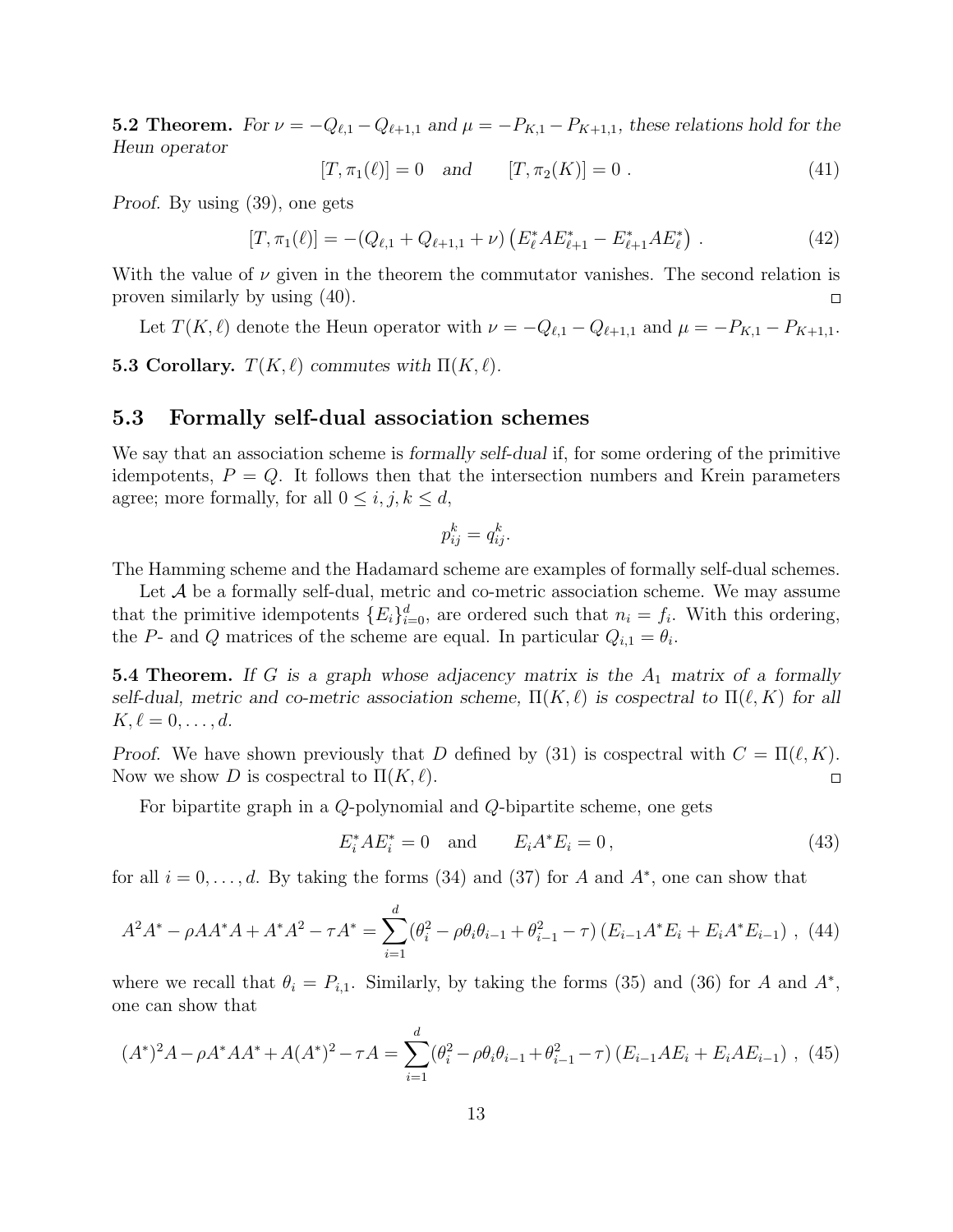where we recall that  $Q_{i,1} = \theta_i$  for formally self-dual association schemes.

The Hadamard graph of order n (see below for the definition) is bipartite and formally self-dual with eigenvalues  $\theta_0 = n, \theta_1 = \sqrt{n}, \theta_2 = 0, \theta_3 = -\sqrt{n}, \theta_4 = -n$ . Then, for  $\tau = n$  and  $\rho = \sqrt{n}$ , one gets  $\theta_i^2 - \rho \theta_i \theta_{i-1} + \theta_{i-1}^2 - \tau = 0$  for  $i = 1, 2, 3, 4$ . One gets

$$
A^{2}A^{*} - \sqrt{n}AA^{*}A + A^{*}A^{2} - nA^{*} = 0,
$$
\n(46)

$$
(A^*)^2 A - \sqrt{n}A^* A A^* + A(A^*)^2 - nA = 0.
$$
 (47)

For Hamming graph, one gets  $\theta_i = -L + 2i$  (for  $i = 0, 1, \dots L$ ). For  $\tau = 4$  and  $\rho = 2$ , one gets  $\theta_i^2 - \rho \theta_i \theta_{i-1} + \theta_{i-1}^2 - \tau = 0$  and we recover the result [12]:

$$
A^2A^* - 2AA^*A + A^*A^2 - 4A^* = 0,
$$
\n(48)

$$
(A^*)^2 A - 2A^* A A^* + A(A^*)^2 - 4A = 0.
$$
 (49)

## 6 Hadamard graphs

### 6.1 Definition of the Hadamard graphs

An example of a formally self-dual association scheme is the Bose-Mesner scheme of the Hadamard graphs. Hadamard graphs are exposited in Section 1.8 of [1]. We will give a full description here. The Hadamard graph of order  $n$  is a distance-regular, antipodal and bipartite graphs constructed as follows. Let H be an  $n \times n$  Hadamard matrix. The graph H of H has two vertices  $c^+$  and  $c^-$  for each column of H and vertices  $r^+$  and  $r^-$  for each row of H. For  $0 \leq i, j \leq n-1$ , the graph H has edges  $(r_i^+$  $(i^+, c^+_j)$  and  $(r^-_i)$  $\overline{i}_i, c_j^-$  if  $H_{i,j} = 1$  and edges  $(r_i^+$  $_i^+, c_j^-$  ) and  $(r_i^ \bar{i}, c_j^+$  if  $H_{i,j} = -1$ . The resulting graph has diameter 4 and 4n vertices. For the ordering of the idempotents as above, the  $P$  and  $Q$  matrices are equal and are as follows:

$$
P = Q = \begin{pmatrix} 1 & n & 2n-2 & n & 1 \\ 1 & \sqrt{n} & 0 & -\sqrt{n} & -1 \\ 1 & 0 & -2 & 0 & 1 \\ 1 & -\sqrt{n} & 0 & \sqrt{n} & -1 \\ 1 & -n & 2n-2 & -n & 1 \end{pmatrix}.
$$

An equivalent definition for a distance-regular graph is a graph for which there exist integers  ${b_i}_{i=0}^{d-1}, {c_i}_{i=1}^d$  such that for any two vertices  $x, y$  in G at distance i, there are exactly  $c_i$ neighbours of y at distance  $i-1$  from x and exactly  $b_i$  neighbors of y at distance  $i+1$  from x. The array  $\{b_0, \ldots, b_{d-1} : c_1, \ldots, c_d\}$  is the intersection array of the graph. The intersection array of the Hadamard graph is  $\{n, n-1, \frac{n}{2}\}$  $\frac{n}{2}, 1: 1, \frac{n}{2}$  $\frac{n}{2}, n-1, n$ . Note that since the Hadamard graph is bipartite,  $p_{ij}^k = 0$  whenever  $i + j + k$  is odd.

The unique Hadamard graph of order 2 is the cycle on 8 vertices. Up to permutation of row and columns, multiplying rows and columns by −1 and taking transposes, all Hadamard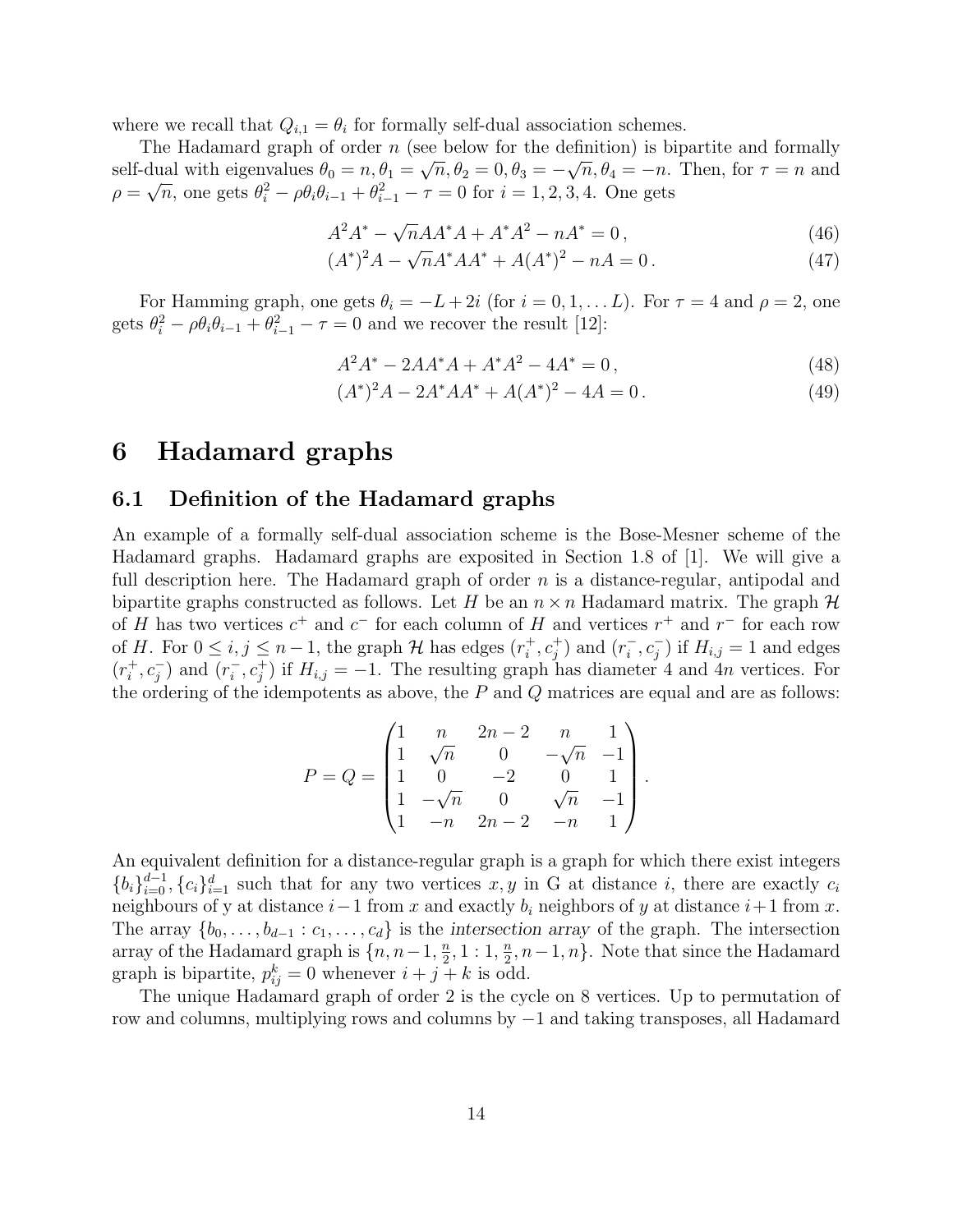

Figure 1: The Hadamard graph,  $\mathcal{H}_4$ , of the  $4 \times 4$  Hadamard matrix  $H_4$ .

matrices of order 4 are equivalent to the following:

$$
H_4 = \begin{pmatrix} 1 & 1 & 1 & 1 \\ 1 & -1 & 1 & -1 \\ 1 & -1 & -1 & 1 \\ 1 & 1 & -1 & -1 \end{pmatrix}.
$$

Figure 1 shows the Hadamard graph  $H_4$  corresponding to  $H_4$ , with its two color classes shown in white and gray. Up to isomorphism,  $\mathcal{H}_4$  is the unique Hadamard graph of order 4, on 16 vertices. We observe that  $\mathcal{H}_4$  is isomorphic to the hypercube graph  $Q_4$ ; note that no other Hadamard graph is isomorphic to the hypercube on the same number of vertices, since the graphs will have different diameters.

Let  $H$  be Hadamard matrix of n. We may assume that the first row and first column of H all have entry 1. Let  $\overline{H}$  be obtained from H by deleting the first column. We consider the Hadamard graph constructed from  $H$  and we will write the distance matrices as block matrices, partitioned by the distance partition with respect to vertex 0. The block sizes are 1,  $n, 2n-2, n$  and 1 and the sets are:

$$
\{c_0^+\}, \{r_i^+\}_{i=0}^{n-1}, \{c_1^+, \ldots, c_{n-1}^+, c_1^-, \ldots, c_{n-1}^-\}, \{r_i^-\}_{i=0}^{n-1}, \{c_0^-\}
$$

with the ordering of the vertices as given above.

Let  $R_m$  be  $m \times m$  back diagonal matrix given by  $R_{i,m+1-i} = 1$  for  $i = 1, \ldots, m$  and all other entries are 0. Note that  $\mathbf{0}_{n \times m}$  and  $J_{n \times m}$  denote the  $n \times m$  block of 0s and 1s, respectively. We denote by  $\mathbf{1}_m$  a column vector of order m with all entries equal to 1. Recall that  $I_m$  is the identity matrix of order m. Note that we will write our matrices as block matrices and the blocks are separated by lines. When the order of the submatrix is clear, we will omit the subscript of  $\mathbf{0}_{n \times m}$ ,  $J_{n \times m}$ ,  $\mathbf{1}_m$  and  $I_m$ . We let

$$
M_1 = \frac{1}{2} \left( J_{n,n-1} + \overline{H} \mid J_{n,n-1} - \overline{H} \right)
$$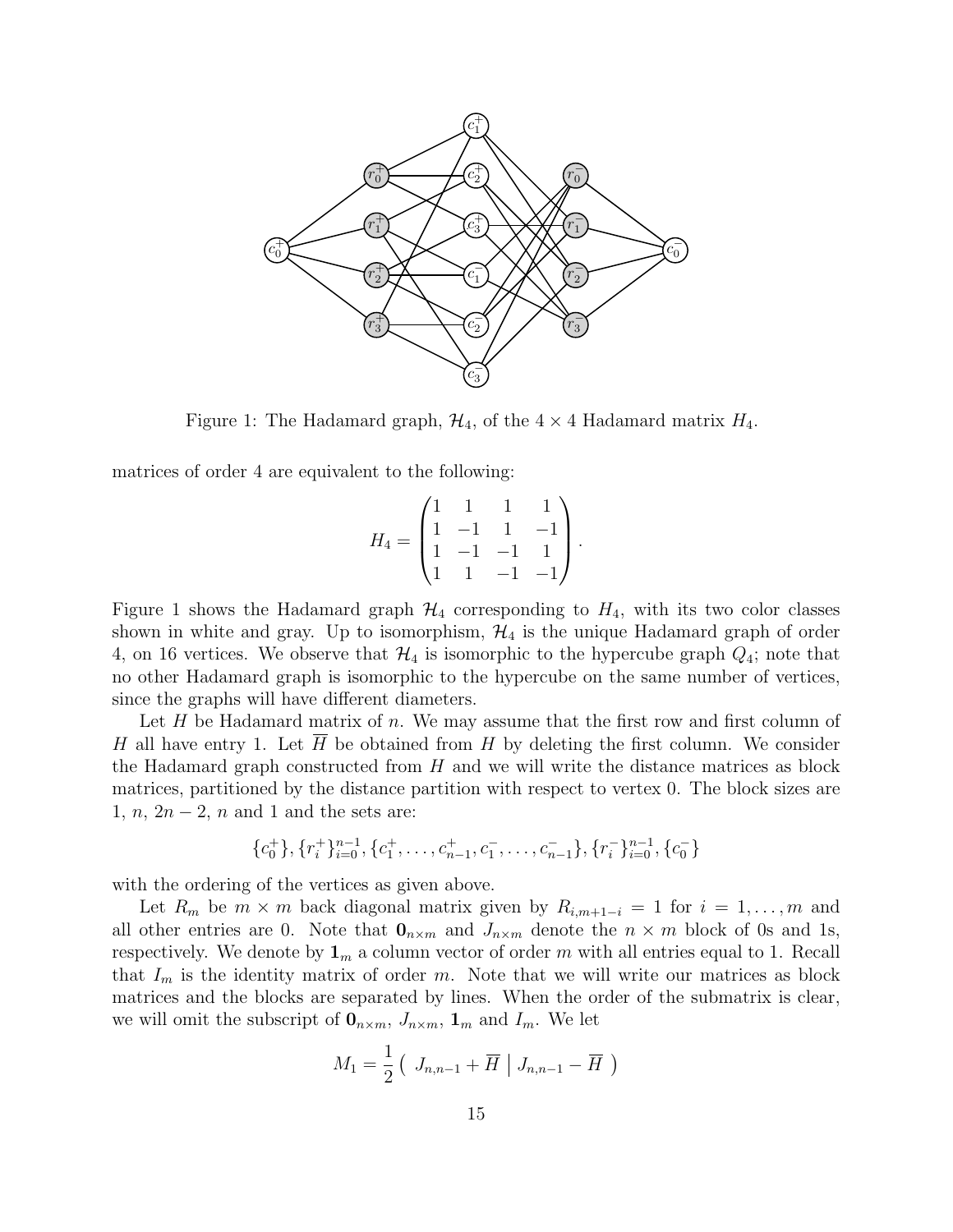and

$$
M_2 = \frac{1}{2} \left( J_{n,n-1} - \overline{H} \mid J_{n,n-1} + \overline{H} \right).
$$

Note that  $M_1 + M_2 = J_{n,2n-2}$  and  $M_1 - M_2 = (J_{n,n-1} - J_{n,n-1})$ . We observe that  $\overline{H} \overline{H}^T = nI_n - J_n$ , so we may compute

$$
M_1 M_1^T = M_2 M_2^T = \frac{1}{2} (nI_n + (n-2)J_n)
$$

and

$$
M_2 M_1^T = M_1 M_2^T = \frac{n}{2} (J_n - I_n).
$$

With this setup, we may write the distance matrices more explicitly as block matrices:

$$
A_1 = \begin{pmatrix} 0 & \mathbf{1}_n^T & \mathbf{0} & \mathbf{0} & \mathbf{0} \\ \hline \mathbf{1}_n & \mathbf{0} & M_1 & \mathbf{0} & \mathbf{0} \\ \hline \mathbf{0} & M_1^T & \mathbf{0} & M_2^T & \mathbf{0} \\ \hline \mathbf{0} & \mathbf{0} & M_2 & \mathbf{0} & \mathbf{1}_n \\ \hline \mathbf{0} & \mathbf{0} & \mathbf{0} & \mathbf{1}_n^T & \mathbf{0} \end{pmatrix} \text{ and } A_3 = \begin{pmatrix} 0 & \mathbf{0} & \mathbf{0} & \mathbf{1}_n^T & \mathbf{0} \\ \hline \mathbf{0} & \mathbf{0} & M_2 & \mathbf{0} & \mathbf{1}_n \\ \hline \mathbf{0} & M_2^T & \mathbf{0} & M_1^T & \mathbf{0} \\ \hline \mathbf{1}_n & \mathbf{0} & M_1 & \mathbf{0} & \mathbf{0} \\ \hline \mathbf{0} & \mathbf{1}^T & \mathbf{0} & \mathbf{0} & \mathbf{0} \end{pmatrix} . \tag{50}
$$

Let  $R_m$  be the  $m \times m$  back-diagonal matrix. Then

$$
A_4 = \left(\begin{array}{c|c|c|c|c|c} 0 & 0 & 0 & 1 \ 0 & 0 & 0 & I_n & 0 \ \hline 0 & 0 & R_2 \otimes I_{n-1} & 0 & 0 \ \hline 1 & 0 & 0 & 0 & 0 \ \end{array}\right) \text{ and } A_2 = \left(\begin{array}{c|c|c|c|c|c} 0 & 0 & 0 & 1_{2n-2}^T & 0 & 0 \ \hline 0 & J_n - I_n & 0 & J_n - I_n & 0 \ \hline 1_{2n-2} & 0 & J_{2n-2} - J_2 \otimes I_{n-1} & 0 & 1 \ \hline 0 & 0 & 0 & 1^T & 0 & 0 \ \end{array}\right) \tag{51}
$$

.

For completeness,  $A_0 = I_{4n}$ .

# 6.2 Direct computations of the spectrum for chopped correlation matrices

We will find simpler expression for  $\Pi(j, \ell)$  for a Hadamard graph of order n using (50) and (51). In light of Lemma 5.1, we will focus on  $\Pi(j, \ell)$  for  $j, \ell \in \{1, 2, 3\}.$ 

**6.1 Lemma.** For any n, we consider  $\Pi(j, \ell)$  with respect to vertex 0. The following hold.

(i) 
$$
\Pi(1,1) = \frac{1}{4n} \begin{pmatrix} n+1 & (1+\sqrt{n})\mathbf{1}_n^T & \mathbf{0} \\ (1+\sqrt{n})\mathbf{1}_n & J_n + nI_n & \mathbf{0} \\ \mathbf{0} & \mathbf{0} & \mathbf{0} \end{pmatrix}
$$
.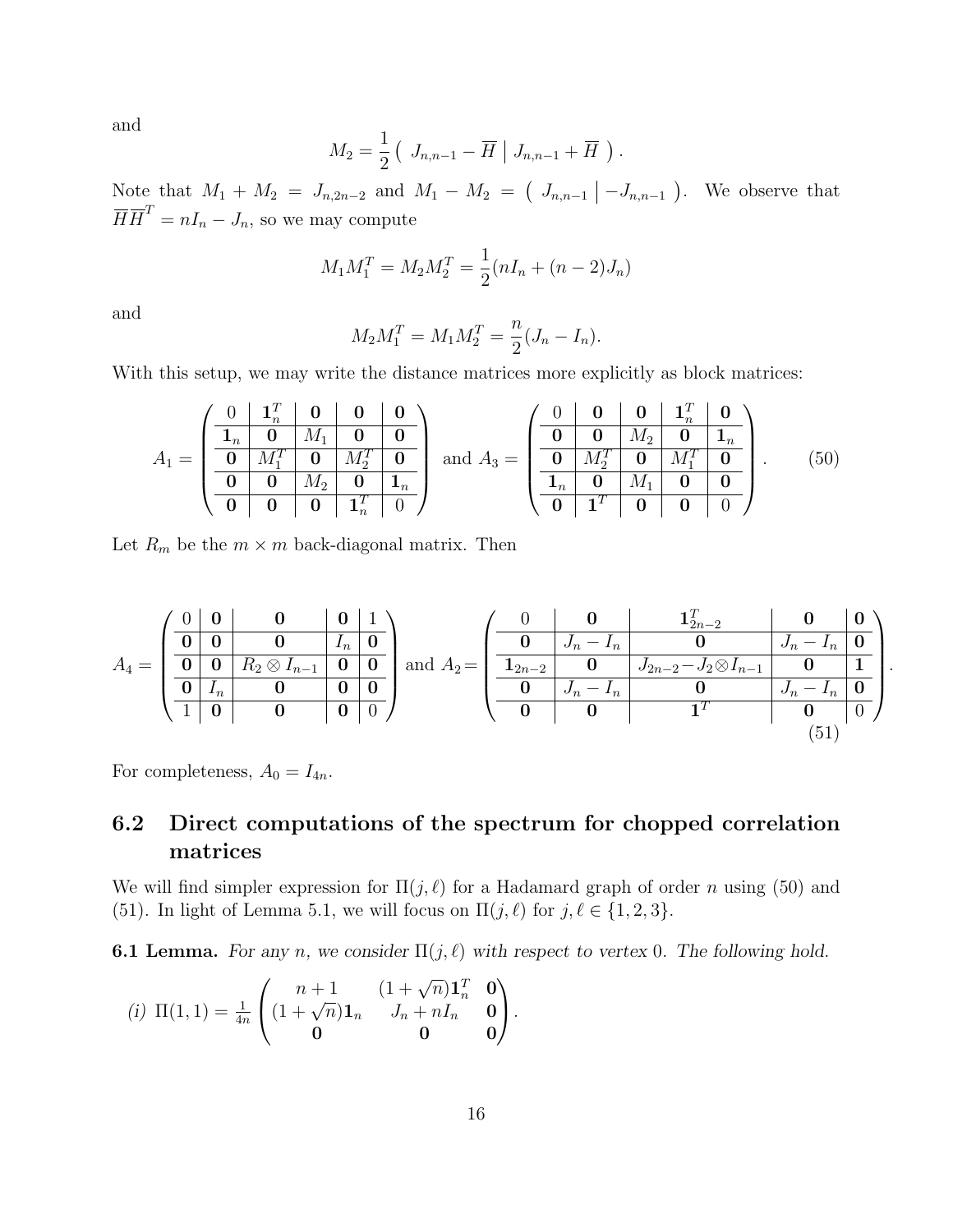(ii) 
$$
\Pi(2,1) = \frac{1}{4n} \begin{pmatrix} \frac{n+1}{(\sqrt{n}+1)\mathbf{1}_n} & \mathbf{1}_{2n-2}^T & \mathbf{0} \\ \frac{(\sqrt{n}+1)\mathbf{1}_n}{\mathbf{1}_{2n-2}} & \mathbf{1}_{2n-1} & \mathbf{1}_{2n}^T \end{pmatrix} \begin{pmatrix} J_{n,n-1} + \sqrt{n} \overline{H} & J_{n,n-1} - \sqrt{n} \overline{H} & \mathbf{0} \\ \frac{J_{n-1,n} + \sqrt{n} \overline{H}^T}{J_{n-1,n} - \sqrt{n} \overline{H}^T} & \mathbf{1}_{2n-1}^T & J_{n-1} - nI_{n-1} \\ \frac{J_{n-1,n} - \sqrt{n} \overline{H}^T}{J_{n-1,n} - \sqrt{n} \overline{H}^T} & J_{n-1} + nI_{n-1} \end{pmatrix} \begin{pmatrix} 0 & 0 \\ 0 & 0 \end{pmatrix}
$$

$$
\text{(iii)} \ \ \Pi(3,1)=\tfrac{1}{4n}\begin{pmatrix} \frac{n+1}{(\sqrt{n}+1)\mathbf{1}_n} & \mathbf{1}_{2n-2}^T & (1-\sqrt{n})\mathbf{1}_n^T & 0\\ \frac{1}{(\sqrt{n}+1)\mathbf{1}_n} & J_n+nI_n & (J_{n,n-1}+\sqrt{n}\overline{H} & J_{n,n-1}-\sqrt{n}\overline{H}) & J_n-nI_n & \mathbf{0}_n\\ \mathbf{1}_{2n-2} & \left(\frac{J_{n-1,n}+\sqrt{n}\overline{H}^T}{J_{n-1,n}-\sqrt{n}\overline{H}^T}\right) & \left(\begin{matrix}J_{n-1}+nI_{n-1} & J_{n-1}-nI_{n-1}\\ J_{n-1}-nI_{n-1} & J_{n-1}+nI_{n-1}\end{matrix}\right) & \left(\begin{matrix}J_{n-1,n}+\sqrt{n}\overline{H}^T\\ J_{n-1,n}-\sqrt{n}\overline{H}^T\end{matrix}\right) & \mathbf{0}_{2n-2}\\ \frac{1}{(\sqrt{n}+1)^2} & \mathbf{0}_{2n-1}^T & \mathbf{0}_{2n-2}^T & \mathbf{0}_{2n-2}^T\\ \frac{1}{(\sqrt{n}+1)^2} & \mathbf{0}_{2n-1}^T & \mathbf{0}_{2n-2}^T & \mathbf{0}_{2n-2}^T\\ \frac{1}{(\sqrt{n}+1)^2} & \mathbf{0}_{2n-2}^T & \mathbf{0}_{2n-2}^T & \mathbf{0}_{2n-2}^T\\ \end{pmatrix}
$$

(iv) 
$$
\Pi(1,2) = \frac{1}{4n} \begin{pmatrix} 3n-1 & (1+\sqrt{n})\mathbf{1}_n^T & \mathbf{0} \\ (1+\sqrt{n})\mathbf{1}_n & 3nI_n - J_n & \mathbf{0} \\ \mathbf{0} & \mathbf{0} & \mathbf{0} \end{pmatrix}
$$
.

$$
(v) \ \Pi(2,2) = \frac{1}{4n} \begin{pmatrix} \frac{3n-1}{(\sqrt{n}+1)\mathbf{1}_n} & \frac{-\mathbf{1}_{2n-2}^T}{3nI_n - J_n} & \frac{-\mathbf{1}_{2n-2}^T}{J_{n,n-1} + \sqrt{n}\overline{H} \mid J_{n,n-1} - \sqrt{n}\overline{H} \end{pmatrix} \mathbf{0}}{\mathbf{1}_{2n-2}} \\ \frac{-\mathbf{1}_{2n-2}}{0} \begin{pmatrix} \frac{J_{n-1,n} + \sqrt{n}\overline{H}^T}{J_{n-1,n} - \sqrt{n}\overline{H}^T} \\ \frac{-\mathbf{1}_{2n-2}}{0} & \frac{3nI_{n-1} - J_{n-1} - nI_{n-1} - J_{n-1}}{0} \end{pmatrix} \mathbf{0}}{0}
$$

$$
(vi) \Pi(3,2) =\frac{1}{4n} \begin{pmatrix} \frac{3n-1}{(\sqrt{n}+1)1_n} & \frac{-1_{2n-2}^T}{(1-\sqrt{n})1_n^T} & \frac{1-\sqrt{n}}{2n} \\ \frac{-1}{2n-2} & \frac{1}{2n-1} & \frac{1}{2n-1} & \frac{1-\sqrt{n}}{2n} \\ \frac{-1}{2n-2} & \frac{1}{2n-1} & \frac{1}{2n-1} & \frac{1}{2n-1} \\ \frac{-1}{2n-2} & \frac{1}{2n-1} & \frac{1}{2n-1} \\ \frac{-1}{2n-1} & \frac{1}{2n-1} & \frac{1}{2n-1} \\ \frac{1}{2n-1} & \frac{1}{2n-1} & \frac{1}{2n-1} \\ \frac{1}{2n-1} & \frac{1}{2n-1} & \frac{1}{2n-1} \\ \frac{1}{2n-1} & \frac{1}{2n-1} & \frac{1}{2n-1} \\ \frac{1}{2n-1} & \frac{1}{2n-1} & \frac{1}{2n-1} \\ \frac{1}{2n-1} & \frac{1}{2n-1} & \frac{1}{2n-1} \\ \frac{1}{2n-1} & \frac{1}{2n-1} & \frac{1}{2n-1} \\ \frac{1}{2n-1} & \frac{1}{2n-1} & \frac{1}{2n-1} \\ \frac{1}{2n-1} & \frac{1}{2n-1} & \frac{1}{2n-1} \\ \frac{1}{2n-1} & \frac{1}{2n-1} & \frac{1}{2n-1} \\ \frac{1}{2n-1} & \frac{1}{2n-1} & \frac{1}{2n-1} \\ \frac{1}{2n-1} & \frac{1}{2n-1} & \frac{1}{2n-1} \\ \frac{1}{2n-1} & \frac{1}{2n-1} & \frac{1}{2n-1} \\ \frac{1}{2n-1} & \frac{1}{2n-1} & \frac{1}{2n-1} \\ \frac{1}{2n-1} & \frac{1}{2n-1} & \frac{1}{2n-1} \\ \frac{1}{2n-1} & \frac{1}{2n-1} & \frac{1}{2n-1} \\ \frac{1}{2n-1} & \frac{1}{2n-1} & \frac{1}{
$$

(vii) 
$$
\Pi(1,3) = \begin{pmatrix} I_{n+1} & \mathbf{0} \\ \mathbf{0} & \mathbf{0} \end{pmatrix} - \frac{1}{4n} \begin{pmatrix} 1 & -\mathbf{1}_n^T & \mathbf{0} \\ -\mathbf{1}_n & J_n & \mathbf{0} \\ \mathbf{0} & \mathbf{0} & \mathbf{0} \end{pmatrix}.
$$

(viii) 
$$
\Pi(2,3) = \begin{pmatrix} I_{3n-1} & \mathbf{0} \\ \mathbf{0} & \mathbf{0} \end{pmatrix} - \frac{1}{4n} \begin{pmatrix} 1 & -\mathbf{1}_n^T & \mathbf{1}_{2n-2}^T & \mathbf{0} \\ -\mathbf{1}_n & J_n & -J_{n,2n-2} & \mathbf{0} \\ \mathbf{1}_{2n-2} & -J_{2n-2,n} & J_{2n-2} & \mathbf{0} \\ \mathbf{0} & \mathbf{0} & \mathbf{0} & \mathbf{0} \end{pmatrix}.
$$

$$
\text{(ix) } \Pi(3,3) = \begin{pmatrix} I_{4n-1} & \mathbf{0} \\ \mathbf{0} & \mathbf{0} \end{pmatrix} - \frac{1}{4n} \begin{pmatrix} 1 & -\mathbf{1}_n^T & \mathbf{1}_{2n-2}^T & -\mathbf{1}_n^T & 0 \\ -\mathbf{1}_n & J_n & -J_{n,2n-2} & J_n & \mathbf{0} \\ \mathbf{1}_{2n-2} & -J_{2n-2,n} & J_{2n-2} & -J_{2n-2,n} & \mathbf{0} \\ -\mathbf{1}_n & J_n & -J_{n,2n-2} & J_n & \mathbf{0} \\ 0 & \mathbf{0} & \mathbf{0} & \mathbf{0} & 0 \end{pmatrix}.
$$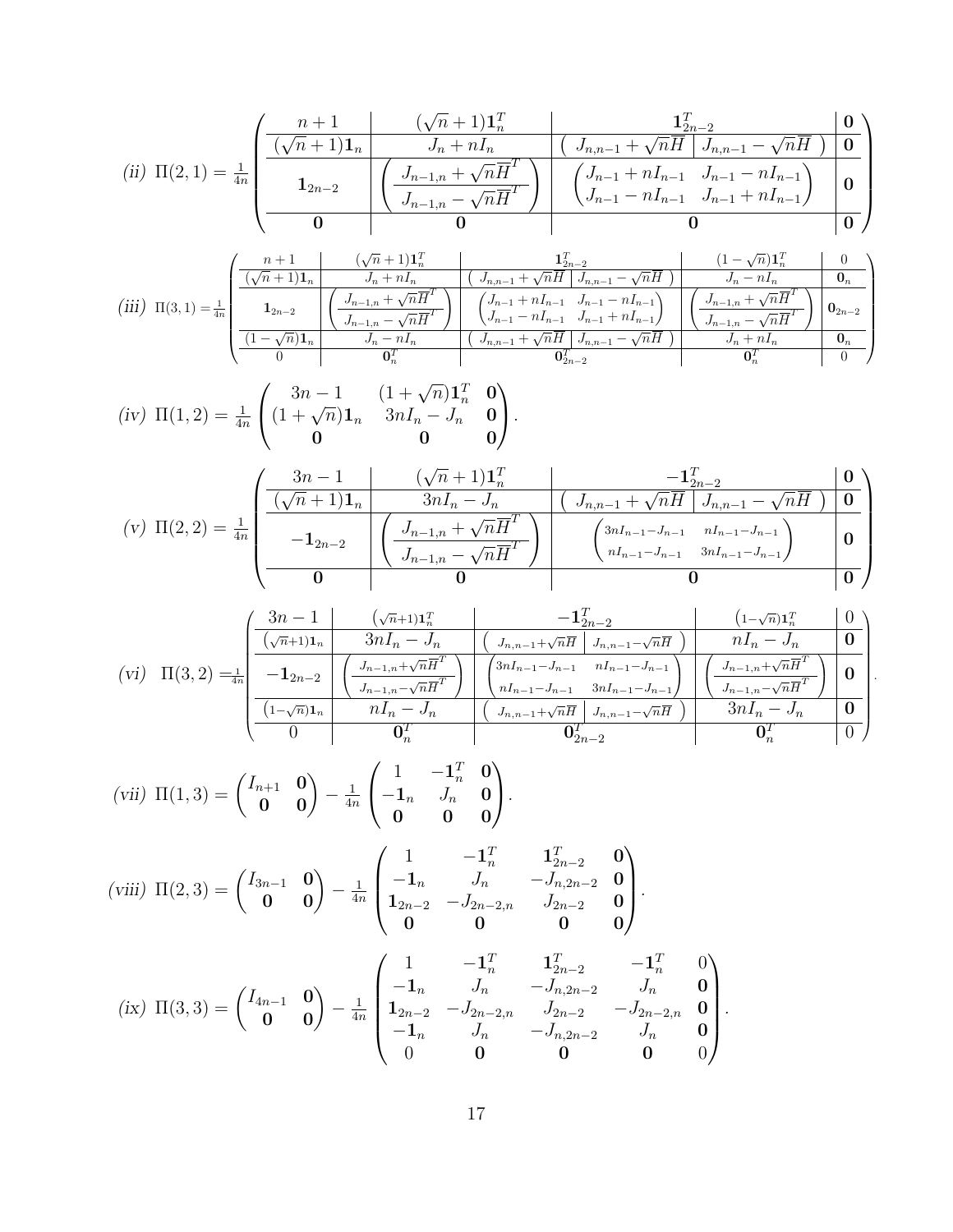Proof. We will start with  $\ell = 1$ . The projector  $\Pi(j, 1)$  is the square, order  $\sum_{i=0}^{j} n_j$ , principal submatrix of  $E_0 + E_1$ . Recall that  $M_1 + M_2 = J_{n,2n-2}$  and  $M_1 - M_2 = (\overline{H} \mid -\overline{H})$ . We have that

$$
E_0 + E_1 = \frac{1}{4n}J_{4n} + \frac{1}{4n}(nA_0 + \sqrt{n}A_1 - \sqrt{n}A_3 - nA_4)
$$

and so

| $J_n + nI_n$<br>$J_n-nI_n$<br>$1-\sqrt{n})\mathbf{1}_n$<br>$\sqrt{n+1}$ <b>1</b> <sub>n</sub><br>$J_{n,n-1}+\sqrt{n}\overline{H}$<br>$J_{n,n-1}-\sqrt{n}\overline{H}$<br>$J_{n-1,n} + \sqrt{n} \overline{H}^T$<br>$J_{n-1,n}+\sqrt{n}\overline{H}^T$<br>$J_{n-1}+nI_{n-1}$<br>$J_{n-1}-nI_{n-1}$ | $- n$ |
|--------------------------------------------------------------------------------------------------------------------------------------------------------------------------------------------------------------------------------------------------------------------------------------------------|-------|
|                                                                                                                                                                                                                                                                                                  |       |
| $E_0 + E_1 = \frac{1}{4n}$<br>$\mathbf{1}_{2n-2}$<br>$\mathbf{1}_{2n-2}$<br>$J_{n-1,n}-\sqrt{n}\overline{H}^T$<br>$J_{n-1,n}-\sqrt{n}\overline{H}^T$<br>$J_{n-1}-nI_{n-1}$<br>$J_{n-1}+nI_{n-1}$                                                                                                 |       |
| $J_n + nI_n$<br>$J_n-nI_n$<br>$1-\sqrt{n}\mathbf{1}_n$<br>$(\sqrt{n}+1)\mathbf{1}_n$<br>$J_{n,n-1}+\sqrt{n}\overline{H}$<br>$J_{n,n-1}-\sqrt{n}\overline{H}$                                                                                                                                     |       |
| $(\sqrt{n}+1)\mathbf{1}_n^T$<br>$^{\prime}$ 1- $\sqrt{n})$ 1 $^T_n$<br>$1-n$<br>$\mathbf{1}_{2n-2}^{\prime}$<br>$n+1$                                                                                                                                                                            |       |

This gi4nes us the expressions for  $\Pi(1,1)$ ,  $\Pi(2,1)$  and  $\Pi(3,1)$ .

We have that

$$
E_0 + E_1 + E_2 = (E_0 + E_1) + (2n - 2)I - 2A_2 + (2n - 2)A_4
$$

and so

| $\sim$ $\sim$ $\sim$                                                       |                                                 |                                         |                                                                      |                                         |                            |  |  |
|----------------------------------------------------------------------------|-------------------------------------------------|-----------------------------------------|----------------------------------------------------------------------|-----------------------------------------|----------------------------|--|--|
| $E_0 + E_1 + E_2 = \frac{1}{4n}$                                           | $3n-1$                                          | $\left(\sqrt{n+1}\right)\mathbf{1}_n^T$ | $- \mathbf{1}_{2n-2}^{\scriptscriptstyle I}$                         | $\left(1-\sqrt{n}\right)\mathbf{1}_n^T$ | $n-3$                      |  |  |
|                                                                            | $\left(\sqrt{n+1}\right)$ <b>1</b> <sub>n</sub> | $3nI_n-J_n$                             | $J_{n,n-1}+\sqrt{n}\overline{H}$<br>$J_{n,n-1}-\sqrt{n}\overline{H}$ | $nI_n-J_n$                              | $(1-\sqrt{n})\mathbf{1}_n$ |  |  |
|                                                                            | $-{\bf 1}_{2n-2}$                               | $J_{n-1,n}+\sqrt{n}\overline{H}^I$      | $3nI_{n-1}-J_{n-1}$<br>$nI_{n-1}-J_{n-1}$                            | $J_{n-1,n} + \sqrt{n} \overline{H}^1$   | $- {\bf 1}_{2n-2}$         |  |  |
|                                                                            |                                                 | $J_{n-1,n}-\sqrt{n}\overline{H}^T$      | $nI_{n-1}-J_{n-1}$ $3nI_{n-1}-J_{n-1}$                               | $J_{n-1,n} - \sqrt{n} \overline{H}^T$   |                            |  |  |
|                                                                            | $1-\sqrt{n}\mathbf{1}_n$                        | $nI_n-J_n$                              | $J_{n,n-1}+\sqrt{n}\overline{H}$<br>$J_{n,n-1}-\sqrt{n}\overline{H}$ | $3nI_n-J_n$                             | $(\sqrt{n+1})\mathbf{1}_n$ |  |  |
|                                                                            | $n-3$                                           | $\left(1-\sqrt{n}\right)\mathbf{1}_n^T$ |                                                                      | $\left(\sqrt{n+1}\right)\mathbf{1}_n^T$ | $3n-1$                     |  |  |
| This gives us the expressions for $\Pi(1,2)$ , $\Pi(2,2)$ and $\Pi(3,2)$ . |                                                 |                                         |                                                                      |                                         |                            |  |  |

We have that

$$
E_0 + E_1 + E_2 + E_3 = I - E_4 = I - \frac{1}{4n} \begin{pmatrix} \frac{1}{-1_n} & \frac{1}{n_n} & \frac{1}{n_n} & -\frac{1}{n_n} & \frac{1}{n_n} \\ \frac{1}{12n-2} & -\frac{1}{n_n} & -\frac{1}{n_n} & -\frac{1}{n_n} & -\frac{1}{n_n} \\ \frac{1}{12n-2} & -\frac{1}{2n-2n} & \frac{1}{n_n} & -\frac{1}{2n-2n} & \frac{1}{n_n} & -\frac{1}{n_n} \\ \frac{1}{12n-2} & -\frac{1}{n_n} & \frac{1}{12n-2} & -\frac{1}{n_n} & \frac{1}{1} \end{pmatrix}
$$

from whence we obtain the expressions for  $\Pi(1,3)$ ,  $\Pi(2,3)$  and  $\Pi(3,3)$ .

 $\Box$ 

.

Given the expressions in Lemma 6.1, a direct computation permits to explicitly find the eigenvalues of  $\Pi(1,3)$ ,  $\Pi(2,3)$ ,  $\Pi(3,3)$ ,  $\Pi(1,1)$  and  $\Pi(1,2)$  given in the next proposition. The fact that  $\Pi(j,\ell)$  is cospectral to  $\Pi(\ell, j)$  provides the eigenvalues for other Hadamard graphs. The more complicated computation of the spectrum of  $\Pi(2, 2)$  is the subject of the next subsection. Recall that we write the spectrum of a matrix M as a set of its distinct eigenvalues  $\theta$  with their multiplicities  $m_{\theta}$  in superscript in round brackets.

**6.1 Proposition.** For G a Hadamard grapf of order n, we consider  $\Pi(j, \ell)$  as above. The following are true:

(i) The spectrum of  $\Pi(1,3)$  and  $\Pi(3,1)$  is  $\{\left(\frac{3n-1}{4n}\right)$  $\left(\frac{n-1}{4n}\right)^{(1)}, 1^{(n)}, 0^{(3n-1)}\}.$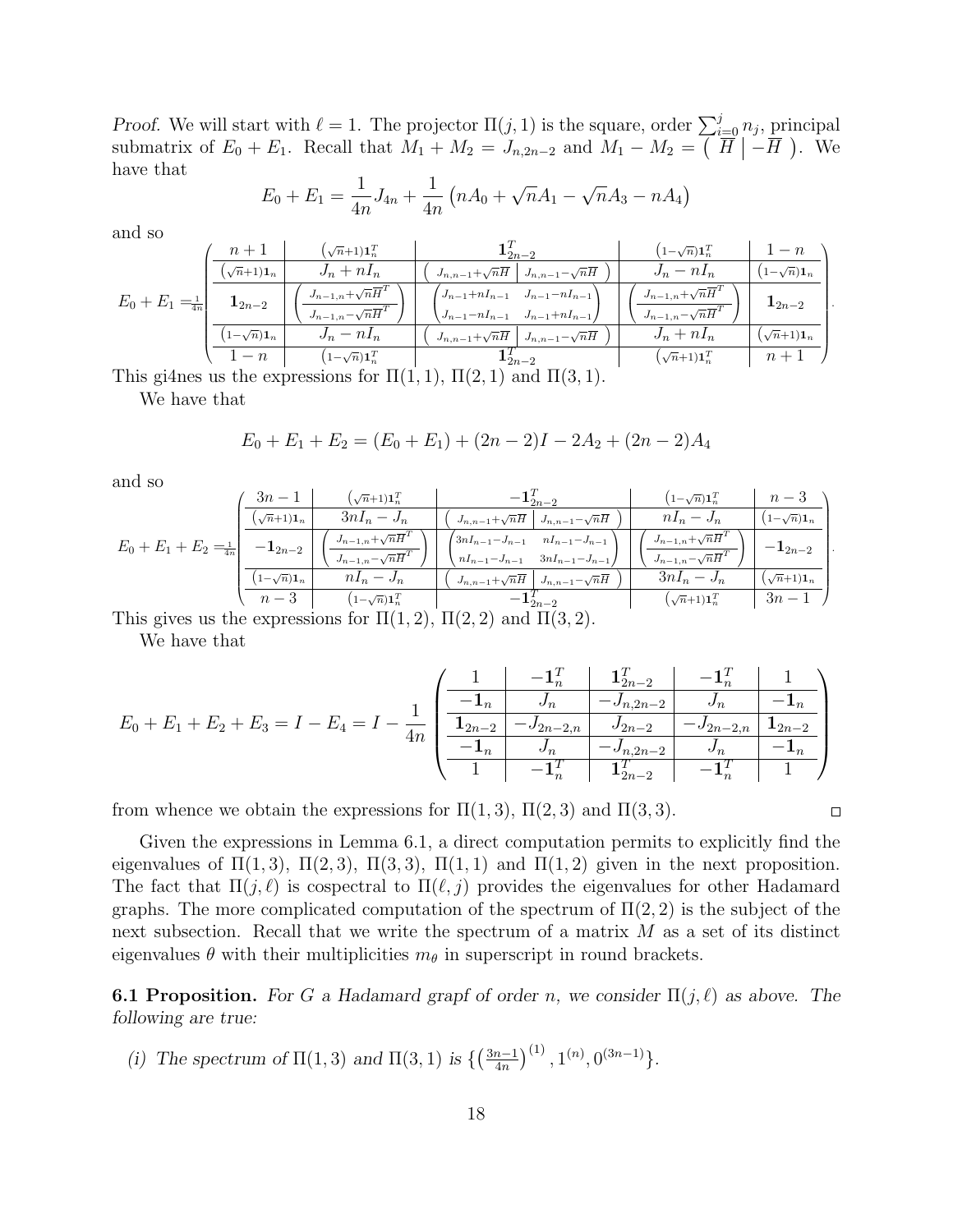- (ii) The spectrum of  $\Pi(2,3)$  and  $\Pi(3,2)$  is  $\left\{\left(\frac{n+1}{4n}\right)\right\}$  $\left(\frac{n+1}{4n}\right)^{(1)}, 1^{(3n-2)}, 0^{(n+1)}\}.$
- (iii) The spectrum of  $\Pi(3,3)$  is  $\{\left(\frac{1}{4r}\right)$  $\frac{1}{4n}$  ${1 \choose 1}, 1^{(4n-2)}, 0^{(1)}$ .
- (iv) The spectrum of  $\Pi(1,1)$  is

$$
\left\{ 0^{(3n-1)}, \frac{1}{4}^{(n-1)}, \frac{2n+5-\sqrt{16n+32\sqrt{n}+25}}{8n}, \frac{2n+5+\sqrt{16n+32\sqrt{n}+25}}{8n}^{(1)} \right\}.
$$

(v) The spectrum of  $\Pi(1,2)$  and  $\Pi(2,1)$  is

$$
\left\{ 0^{(3n-1)}, \frac{3}{4}^{(n-1)}, \frac{6n-5+\sqrt{16n+32\sqrt{n}+25}}{8n}, \frac{6n-5-\sqrt{16n+32\sqrt{n}+25}}{8n}^{(1)} \right\}.
$$

Proof. By using Theorem 5.4, the spectrum of  $\Pi(j, \ell)$  for  $j > \ell$  is similar to the ones of  $\Pi(\ell, j)$ . We need to prove the above theorem only for  $\Pi(j, \ell)$  with  $j \leq \ell$ .

Observe that  $\Pi(1,3)$  has only non-zero  $(n + 1) \times (n + 1)$  block. Thus the eigenvalues of  $\Pi(1,3)$  are  $0^{(3n-1)}$  and the eigenvalues of  $I_{n+1} - \frac{1}{4n}N_1$ , where  $N_1$  is the first  $(n+1) \times (n+1)$ principal submatrix of  $4nE_4$ . We observe that  $E_4$  has rank 1 and so  $N_1$  has only one non-zero eigenvalue. We see that

$$
N_1\begin{pmatrix}1\\-1_n\end{pmatrix}=(n+1)\begin{pmatrix}1\\-1_n\end{pmatrix}.
$$

Let **v** and  $\lambda$  be such that  $N_1$ **v** =  $\lambda$ **v**. Then

$$
\left(I_{n+1} - \frac{1}{4n}N_1\right)\mathbf{v} = \left(1 - \frac{n+1}{4n}\right)\mathbf{v}.
$$

Thus the spectrum of  $\Pi(1,3)$  is as follows:  $0^{(3n-1)}$ ,  $(1 - n+1/4n)^{(1)}$  and  $1^{(n)}$ .

Similarly, the eigenvalues of  $\Pi(2,3)$  are 0 with multiplicity  $n+1$  and the eigenvalues of  $I_{3n-1} - \frac{1}{4n}N_2$ , where  $N_1$  is the first  $(3n-1) \times (3n-1)$  principal submatrix of  $4nE_4$ . Similarly to the eigenvector for  $N_1$ , we see that  $\left(1 \quad -\mathbf{1}_n^T \quad \mathbf{1}_{2n-2}\right)^T$  is an eigenvector of  $N_2$ with eigenvalues  $3n-1$ . Thus the spectrum of  $\Pi(1,3)$  is as follows:  $0^{(n+1)}$ ,  $(1-3n-1/4n)^{(1)}$ and  $1^{(3n-2)}$ .

Similarly, the eigenvalues of  $\Pi(3,3)$  are 0 with multiplicity 1 and the eigenvalues of  $I_{3n-1} - \frac{1}{4n}N_2$ , where  $N_3$  is the first  $(4n-1) \times (4n-1)$  principal submatrix of  $4nE_4$ . Similarly to the eigenvector for  $N_1$  and  $N_2$ , we see that  $\begin{pmatrix} 1 & -\mathbf{1}_n^T & \mathbf{1}_{2n-2} & -\mathbf{1}_n^T \end{pmatrix}^T$  is an eigenvector of  $N_3$  with eigenvalues  $4n-1$ . Thus the spectrum of  $\Pi(1,3)$  is as follows:  $0^{(1)}$ ,  $(1-4n-1/4n)^{(1)}$ and  $1^{(4n-2)}$ .

We now consider  $\Pi(1,1)$ . Let

$$
N_4 = \begin{pmatrix} 1 & (1 + \sqrt{n})\mathbf{1}_n^T \\ (1 + \sqrt{n})\mathbf{1}_n & J_n \end{pmatrix}.
$$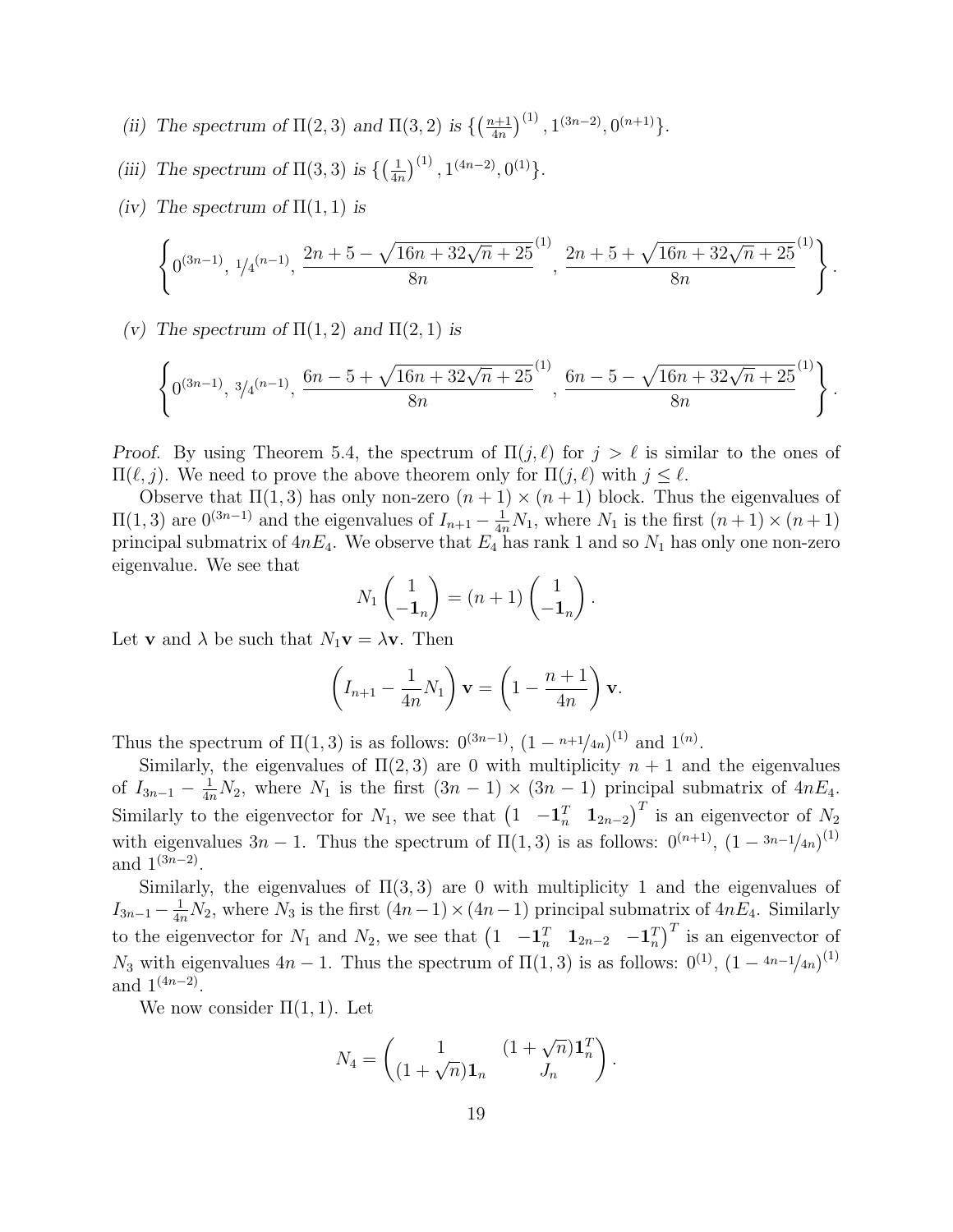The eigenvalues of  $\Pi(1,1)$  are 0 with multiplicity  $3n-1$  and the eigenvalues of

$$
\frac{1}{4n} \begin{pmatrix} n+1 & (1+\sqrt{n})\mathbf{1}_n^T \\ (1+\sqrt{n})\mathbf{1}_n & J_n + nI_n \end{pmatrix} = \frac{1}{4n} (nI_{n+1} + N_4).
$$

Observe that  $N_4$  has rank 2 and thus has eigenvalue 0 with multiplicity  $n-1$ . For the two non-zero eigenvalues of  $N_4$ , observe the following:

$$
N_4 \begin{pmatrix} 1 \\ t\mathbf{1}_n \end{pmatrix} = \begin{pmatrix} 1 + (1+\sqrt{n})tn \\ (1+\sqrt{n}+tn)\mathbf{1}_n \end{pmatrix} = (1 + (1+\sqrt{n})tn) \begin{pmatrix} 1 \\ \frac{1+\sqrt{n}+tn}{1+(1+\sqrt{n})tn}\mathbf{1}_n \end{pmatrix}
$$

Consider the following:

$$
t = \frac{1 + \sqrt{n} + tn}{1 + (1 + \sqrt{n})tn}
$$

$$
t + (1 + \sqrt{n})t^2 n = 1 + \sqrt{n} + tn
$$

$$
(n + n\sqrt{n})t^2 + (1 - n) - 1 - \sqrt{n} = 0
$$
(52)

.

For the two solutions of (52), we have that  $\left(1 \quad t\mathbf{1}_n^T\right)^T$  is an eigenvector of  $N_4$  with eigenvalue For the two solutions of  $(32)$ , we have that  $(1 - i\mathbf{I}_n)$  is an eigenvector of  $N_4$  with eigenvalues are  $1 + (1 + \sqrt{n})$ th. We apply the quadratic formula to obtain that these two eigenvalues are

$$
\lambda_1 = \frac{5 - \sqrt{16n + 32\sqrt{n} + 25}}{2}
$$
 and  $\lambda_2 = \frac{5 + \sqrt{16n + 32\sqrt{n} + 25}}{2}$ .

We have obtained that the spectrum of  $\Pi(1,1)$  is  $\{0^{(3n-1)}, 1/4^{(n-1)}, n+\lambda_1/4n^{(1)}, n+\lambda_2/4n^{(1)}\}$ .

We now consider  $\Pi(1,2)$ . Let

$$
N_5 = \begin{pmatrix} 1 & -(1+\sqrt{n})\mathbf{1}_n^T \\ -(1+\sqrt{n})\mathbf{1}_n & J_n \end{pmatrix}.
$$

The eigenvalues of  $\Pi(1,2)$  are 0 with multiplicity  $3n-1$  and the eigenvalues of

$$
\frac{1}{4n} \begin{pmatrix} 3n-1 & (1+\sqrt{n})\mathbf{1}_n^T & \mathbf{0} \\ (1+\sqrt{n})\mathbf{1}_n & 3nI_n-J_n & \mathbf{0} \\ \mathbf{0} & \mathbf{0} & \mathbf{0} \end{pmatrix} = \frac{1}{4n} (3nI_{n+1}-N_5).
$$

Observe that

$$
\begin{pmatrix} 1 & \mathbf{0}^T \\ \mathbf{0} & -I_n \end{pmatrix} N_5 \begin{pmatrix} 1 & \mathbf{0}^T \\ \mathbf{0} & -I_n \end{pmatrix} = \begin{pmatrix} 1 & (1+\sqrt{n})\mathbf{1}_n^T \\ (1+\sqrt{n})\mathbf{1}_n & J_n \end{pmatrix} = N_4.
$$

Thus  $N_5$  has the same eigenvalues as  $N_4$ , namely  $\lambda_1$  and  $\lambda_2$ . This gives that that the spectrum of  $\Pi(1,2)$  is  $\{0^{(3n-1)}, \frac{3}{4}^{(n-1)}, \frac{3n-\lambda_1}{4n^{\left(1\right)}}, \frac{3n-\lambda_2}{4n^{\left(1\right)}}\}.$  $\Box$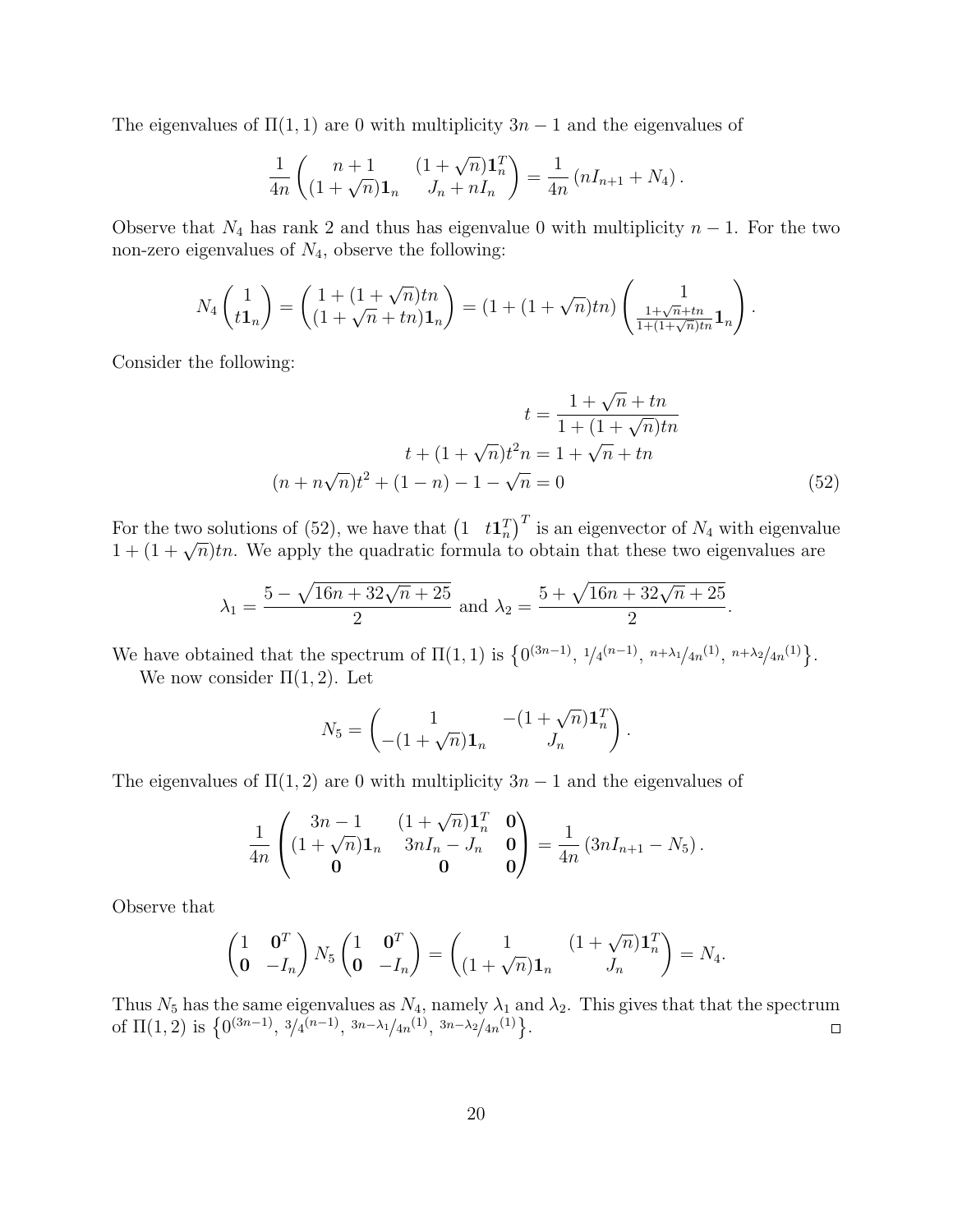## 6.3 Spectrum of the chopped correlation matrix  $\Pi(2,2)$

Lemma 5.1 and Proposition 6.1 provide the spectrum for all the chopped correlation matrices expect for  $\Pi(2, 2)$ . We see that this chopped correlation matrix is quite complicated and a direct computation seems hopeless. We shall use the Heun operator introduced in Section 5.2 commuting with  $\Pi(2, 2)$ : we find the eigenvectors of the Heun operator and let  $\Pi(2, 2)$ act on them to get the eigenvalues of  $\Pi(2, 2)$ . √

As proved previously, the Heun operator (39) with  $\nu = -Q_{1,1} - Q_{2,1} =$ eviously, the Heun operator (39) with  $\nu = -Q_{1,1} - Q_{2,1} = -\sqrt{n}$  and  $\mu =$  $-P_{1,1}-P_{2,1}=-\sqrt{n}$  commutes with  $\Pi(2,2)$  and reads as follows:

$$
T = n^{\frac{3}{2}}E_{0}^{*} + nE_{1}^{*} - nE_{3}^{*} - n^{\frac{3}{2}}E_{4}^{*} + (n + 2\sqrt{n})(E_{0}^{*}AE_{1}^{*} + E_{1}^{*}AE_{0}^{*})
$$
  
+ 
$$
(2\sqrt{n})(E_{1}^{*}AE_{2}^{*} + E_{2}^{*}AE_{1}^{*}) - n(E_{3}^{*}AE_{4}^{*} + E_{4}^{*}AE_{3}^{*})
$$
  
= 
$$
\begin{pmatrix} n^{\frac{3}{2}} & (n + 2\sqrt{n})\mathbf{1}_{n}^{T} & \mathbf{0} & \mathbf{0} & \mathbf{0} \\ \frac{(n + 2\sqrt{n})\mathbf{1}_{n} & nI_{n} & (2\sqrt{n})M_{1} & \mathbf{0} & \mathbf{0} \\ \hline \mathbf{0} & (2\sqrt{n})M_{1}^{T} & \mathbf{0} & \mathbf{0} & \mathbf{0} \\ \hline \mathbf{0} & \mathbf{0} & \mathbf{0} & -nI_{n}^{T} & -n^{\frac{3}{2}} \end{pmatrix}
$$
(53)

where  $M_1$  and  $M_2$  are as in (50). Since T and  $\Pi(2, 2)$  commute, there exists a basis of  $\mathbb{R}^{4n}$ which is a common eigenbasis for both matrices. Due to the block structure of both matrices, we need only diagonalise the first principal  $3n - 1 \times 3n - 1$  submatrix of T.

**6.2 Proposition.** The spectrum of 
$$
\Pi(2, 2)
$$
 is  $\left\{0^{(n+1)}, \frac{1}{4}^{(n-1)}, 1^{(2n-2)}, \theta_1^{(1)}, \theta_2^{(1)}\right\}$  where  

$$
\theta_1 = \frac{3n - \sqrt{5n^2 + 8n^{\frac{3}{2}} - 4\sqrt{n} - 5} - 1}{8n}
$$
and  $\theta_2 = \frac{3n + \sqrt{5n^2 + 8n^{\frac{3}{2}} - 4\sqrt{n} - 5} - 1}{8n}$ .

Proof. Since  $\Pi(2,2)$  has a  $3n-1 \times 3n-1$  block surrounded by zeroes, it has eigenvalues 0 with multiplicity (at least)  $n + 1$ . We will find the eigenvectors for the first  $3n - 1 \times 3n - 1$ principal submatrix of  $\Pi(2,2)$  by find an eigenbasis for the same principal submatrix of T given in (53). Since T and  $\Pi(2, 2)$  commute by Corollary 5.3, they share an eigenbasis. In general, not every eigenbasis of T need be an eigenbasis of  $\Pi(2, 2)$ , we will find one that is.

We will diagonalize the following matrix:

$$
T' = \begin{pmatrix} n^{\frac{3}{2}} & (n+2\sqrt{n})\mathbf{1}_n^T & \mathbf{0} \\ \frac{(n+2\sqrt{n})\mathbf{1}_n}{\mathbf{0}} & nI_n & (2\sqrt{n})M_1 \end{pmatrix}.
$$

 $\sqrt{ }$ 

Let

$$
S = \begin{pmatrix} 0 & \mathbf{1}_n & 0 \\ 0 & 0 & \mathbf{1}_{2n-2} \end{pmatrix}.
$$

1 0 0

 $\begin{matrix} 0 \end{matrix}$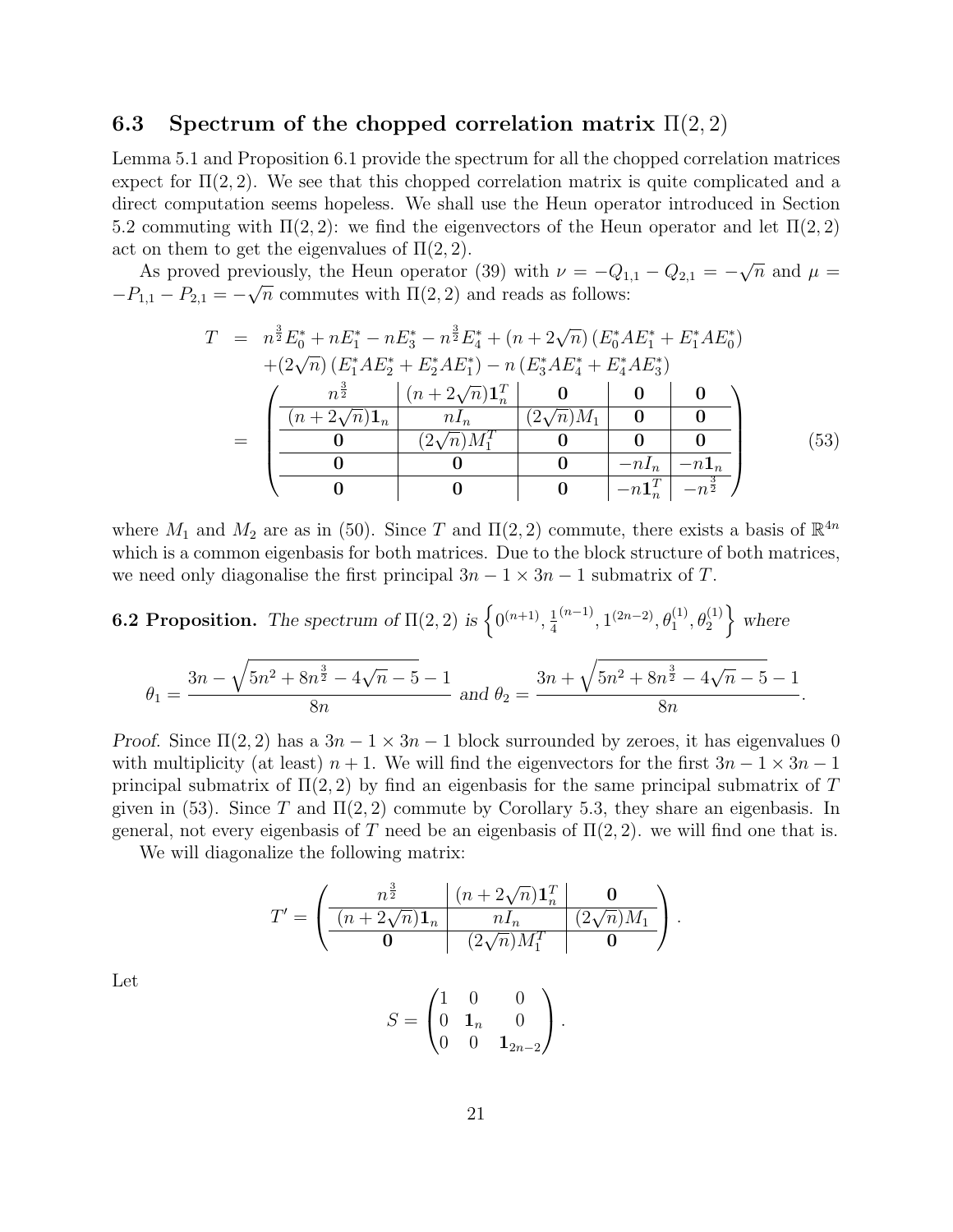Since each block of  $T'$  has constant rows, we will find eigenvalues of the matrix:

$$
B:=\begin{pmatrix} 1 & 0 & 0 \\ 0 & \frac{1}{n} & 0 \\ 0 & 0 & \frac{1}{2n-2} \end{pmatrix} S^T T'S=\begin{pmatrix} n^{3/2} & n^2+2n^{3/2} & 0 \\ n+2n^{1/2} & n & 2n^{1/2}(n-1) \\ 0 & n^{3/2} & 0 \end{pmatrix}.
$$

Consider an eigenvector **v** of B with eigenvalue  $\lambda$ . It is easy to see that the first entry of **v** is non-zero (else  $\mathbf{v} = \mathbf{0}$ ) so we may scale so that  $\mathbf{v} = \begin{pmatrix} 1 & a & b \end{pmatrix}^T$  for some  $a, b$ . We obtain that

$$
B\mathbf{v} = \begin{pmatrix} n^{3/2} + a (n^2 + 2n^{3/2}) \\ n + 2n^{1/2} + an + 2bn^{1/2}(n-1) \\ an^{3/2} \end{pmatrix} = \lambda \mathbf{v}.
$$

Thus we have that

$$
a(\lambda) = \frac{\lambda - n^{3/2}}{n^2 + 2n^{3/2}}, \quad b(\lambda) = \frac{an^{3/2}}{\lambda}.
$$
 (54)

We need only find the eigenvalues of  $B$  and obtain their eigenvector using  $(54)$ . Observe that

$$
\lambda_1 = 2n^{3/2} + 2n
$$
,  $a(\lambda_1) = n^{-1/2}$ ,  $b(\lambda_1) = \frac{1}{2n^{1/2} + 2}$ 

is one such solution. Let  $\mu, \nu$  be the two other eigenvalues of B. We have that

$$
\mu\nu = \frac{\det B}{\lambda_1} = -n^3 + n^{5/2} \text{ and } \mu + \nu = \text{tr } B - \lambda_1 = -n^{3/2} - n.
$$

Thus,  $\mu, \nu$  are the two solution of  $(x - \mu)(x - \nu) = x^2 - (\mu + \nu)x + \mu\nu$ , and thus

$$
\mu = \frac{-\left(n^{3/2} + n\right) + \sqrt{5n^3 - 2n^{3/2} + n^2}}{2}, \ \nu = \frac{-\left(n^{3/2} + n\right) - \sqrt{5n^3 - 2n^{3/2} + n^2}}{2}.\tag{55}
$$

We have thus the following three eigenvectors for  $T'$ 

$$
\mathbf{u}_0 = \begin{pmatrix} 1 \\ n^{-1/2} \mathbf{1}_n \\ \frac{1}{2n^{1/2} + 2} \mathbf{1}_{2n-2} \end{pmatrix}, \quad \mathbf{u}_1 = \begin{pmatrix} 1 \\ a(\mu) \mathbf{1}_n \\ b(\mu) \mathbf{1}_{2n-2} \end{pmatrix}, \quad \mathbf{u}_2 = \begin{pmatrix} 1 \\ a(\nu) \mathbf{1}_n \\ b(\nu) \mathbf{1}_{2n-2} \end{pmatrix}
$$
(56)

with eigenvalues  $\lambda_1$ ,  $\mu$  and  $\nu$ , respectively.

Let  $f_0, \ldots, f_{n-2}$  be the elementary basis for  $\mathbb{R}^{n-1}$ ; we mean that  $f_i$  is the  $(n-1)$ -dimensional vector with 1 in the ith position and 0 elsewhere. We observe that

$$
M_1\left(\begin{pmatrix}1\\1\end{pmatrix}\otimes(\mathbf{f}_i-\mathbf{f}_{n-2})\right)=0
$$

for  $i = 0, \ldots, n-3$ . Thus, we have that

$$
\mathbf{v}_i = \begin{pmatrix} 0 \\ \mathbf{0}_n \\ \begin{pmatrix} 1 \\ 1 \end{pmatrix} \otimes (\mathbf{f}_i - \mathbf{f}_{n-2}) \end{pmatrix}
$$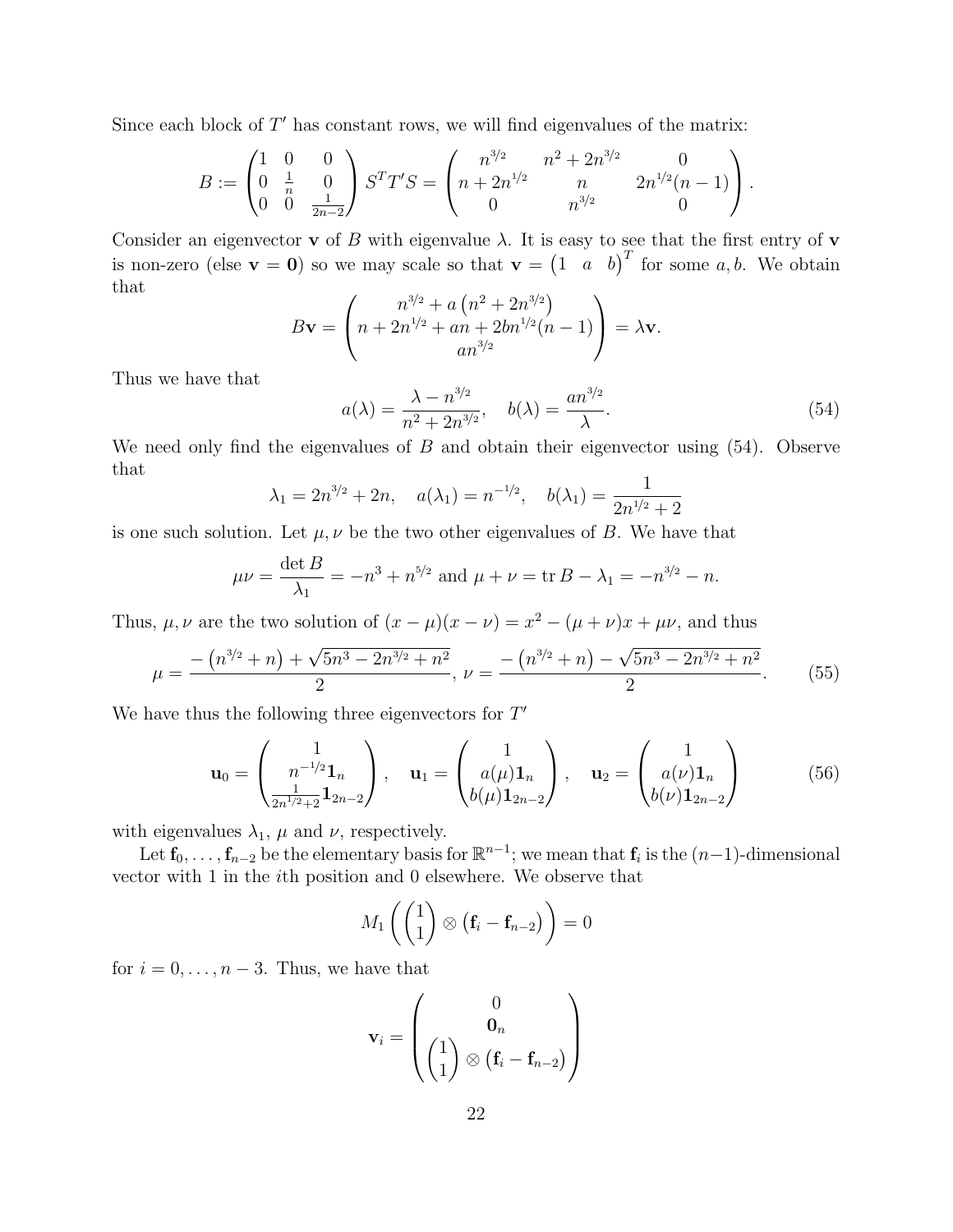is an eigenvector of T' with eigenvector 0 for  $i = 0, \ldots, n-3$ . It is also easy to observe that  $\{v_i\}_{i=0}^{n-3}$  is a linearly independent set since  $\{f_i - f_{n-2}\}_{i=0}^{n-3}$  is linearly independent.

Let  $e_0, \ldots, e_{n-2}$  be the elementary basis for  $\mathbb{R}^{n-1}$  Consider the following:

$$
T'\begin{pmatrix} 0 \\ \mathbf{e}_i - \mathbf{e}_{n-1} \\ \mathbf{x} \end{pmatrix} = \begin{pmatrix} 0 \\ n(\mathbf{e}_i - \mathbf{e}_{n-1}) + 2\sqrt{n}M_1\mathbf{x} \\ 2\sqrt{n}M_1^T(\mathbf{e}_i - \mathbf{e}_{n-1}) \end{pmatrix}.
$$

Observe that

$$
2\sqrt{n}2\sqrt{n}M_1M_1^T(\mathbf{e}_i-\mathbf{e}_{n-1})=2n(nI_n-(n-2)J_n)(\mathbf{e}_i-\mathbf{e}_{n-1})=2n^2(\mathbf{e}_i-\mathbf{e}_{n-1}).
$$

For this, we can find vectors  $x$  which give eigenvectos of  $T'$ . Let

$$
\mathbf{w}_i = \begin{pmatrix} 0 \\ \mathbf{e}_i - \mathbf{e}_{n-1} \\ -2n^{-1/2} M_1^T (\mathbf{e}_i - \mathbf{e}_{n-1}) \end{pmatrix} \text{ and } \mathbf{z}_i = \begin{pmatrix} 0 \\ \mathbf{e}_i - \mathbf{e}_{n-1} \\ n^{-1/2} M_1^T (\mathbf{e}_i - \mathbf{e}_{n-1}) \end{pmatrix}
$$

for  $i = 0, \ldots n-2$ . We see that  $T' \mathbf{w}_i = -n \mathbf{w}_i$  and  $T' \mathbf{z}_i = 2n \mathbf{z}_i$ . Since  $\{\mathbf{e}_i - \mathbf{e}_{n-1}\}_{i=0}^{n-2}$  is a linearly independent set, as are  $\{\mathbf{w}_i\}_{i=0}^{n-2}$  and  $\{\mathbf{z}_i\}_{i=0}^{n-2}$ .

In summary, the eigenvectors of T' are  $\mathbf{u}_0, \mathbf{u}_1, \mathbf{u}_2, \{\mathbf{v}_i\}_{i=0}^{n-3}, \{\mathbf{w}_i\}_{i=0}^{n-2}$  and  $\{\mathbf{z}_i\}_{i=0}^{n-2}$ . Now we will find the eigenvalues of  $\Pi(2,2)$ . Let P' be the first  $3n-1 \times 3n-1$  principal submatrix of  $\Pi(2,2)$ .

We can compute that  $P' \mathbf{u}_0 = \mathbf{u}_0$  and the eigenvalues of P' corresponding to  $\mathbf{u}_1$  and  $\mathbf{u}_2$ are

$$
\theta_1 = \frac{3n - \sqrt{5n^2 + 8n^{\frac{3}{2}} - 4\sqrt{n-5} - 1}}{8n} \text{ and } \theta_2 = \frac{3n + \sqrt{5n^2 + 8n^{\frac{3}{2}} - 4\sqrt{n-5} - 1}}{8n}.
$$

Since  $f_i - f_{n-2}$  is orthogonal to each row of  $J_{n-1}$  and

$$
\left(\frac{J_{n-1,n}+\sqrt{n}\overline{H}^T}{J_{n-1,n}-\sqrt{n}\overline{H}^T}\right)
$$

we obtain that  $P'$ **v**<sub>i</sub> = **v**<sub>i</sub> for all  $i = 0, ..., n - 3$ .

Similarly, we can find that  $P' \mathbf{w}_i = \frac{1}{4} \mathbf{w}_i$  and  $P' \mathbf{z}_i = \mathbf{z}_i$ .

### 6.4 Entanglement entropy for Hadamard graph

We have just computed analytically the eigenvalues  $\{\nu_j\}$  of the chopped correlation matrix  $C = \Pi(K, \ell)$ . From them we can compute the von Neumann entropy by using the relation

$$
S_{K,\ell} = -\sum_{j} \left( \nu_j \ln(\nu_j) + (1 - \nu_j) \ln(1 - \nu_j) \right). \tag{57}
$$

 $\Box$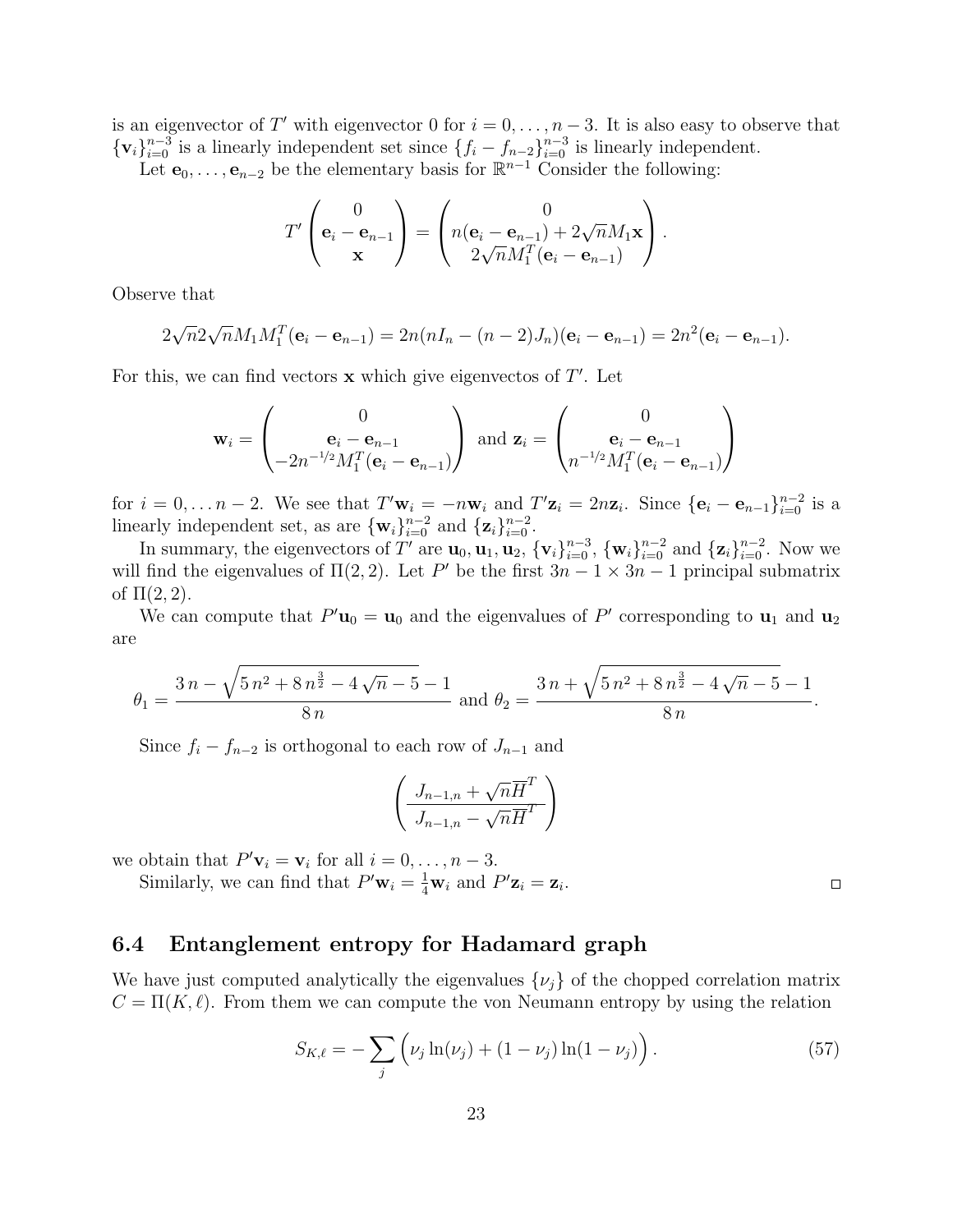

Figure 2: The Hadamard graph,  $\mathcal{H}_4$ , of the 4 × 4 Hadamard matrix  $H_4$  with  $L_2$  and  $\partial L_2$ displayed.

From the results of Propositions 6.1 and 6.2, we can determine exactly the entanglement entropy for different configurations. In particular, the following exact asymptotics are found as a function of the size  $n$  of the Hadamard matrix:

$$
S_{2,3} \sim S_{1,3} \sum_{n \to \infty} 2\ln(2) - \frac{3}{4}\ln(3), \tag{58}
$$

$$
S_{3,3} \underset{n \to \infty}{\sim} \frac{\ln(n)}{4n},\tag{59}
$$

$$
S_{1,1} \sim S_{1,2} \sim S_{2,2} \sim \left(2\ln(2) - \frac{3}{4}\ln(3)\right)n.
$$
 (60)

These results can be qualitatively understood as follows. We should keep in mind that the adjacency matrix  $A_1$  as a Hamiltonian is non-local. Now the Hadamard graph  $\mathcal{H}_n$  has 4n vertices. While a given site does not interact with all sites it is nevertheless coupled to n of them, that is to a number equal to the order of the graph. Let  $L_\ell = Im(\Pi_1(\ell))$ be one part of the bipartition and define its volume by  $\mathcal{V}(L_\ell) = Card(L_\ell) (= N_1)$ . The boundary of  $L_\ell$  is  $\partial L_\ell = \{v_i \in L_\ell : \exists v_j \in \mathcal{H}_n \setminus L_\ell \text{ with } d(v_1, v_j) = 1\}.$  Figure 2 shows  $L_2$  and its boundary on the Hadamard graph  $\mathcal{H}_4$ . The area  $\mathcal{S}(L_\ell)$  would be defined as  $\mathcal{S}(L_{\ell}) = Card(\partial L_{\ell}),$  see [8]. If  $l = 1, 2, 3$ , from the definition of the Hadamard graph, it is immediate to see that  $\mathcal{V}(L_{\ell})$  and  $\mathcal{S}(L_{\ell})$  are linear functions of n. The distinction between area and volume law in the thermodynamic limit is therefore pointless in this case.

Consider formula (58). The part  $L_3$  of the graph contains all but one of its vertices. It is hence not a surprise that the distribution of quantum correlations does not depend on  $n$  in this situation. Looking at (59), the Fermi sea in this case extends to almost all modes. The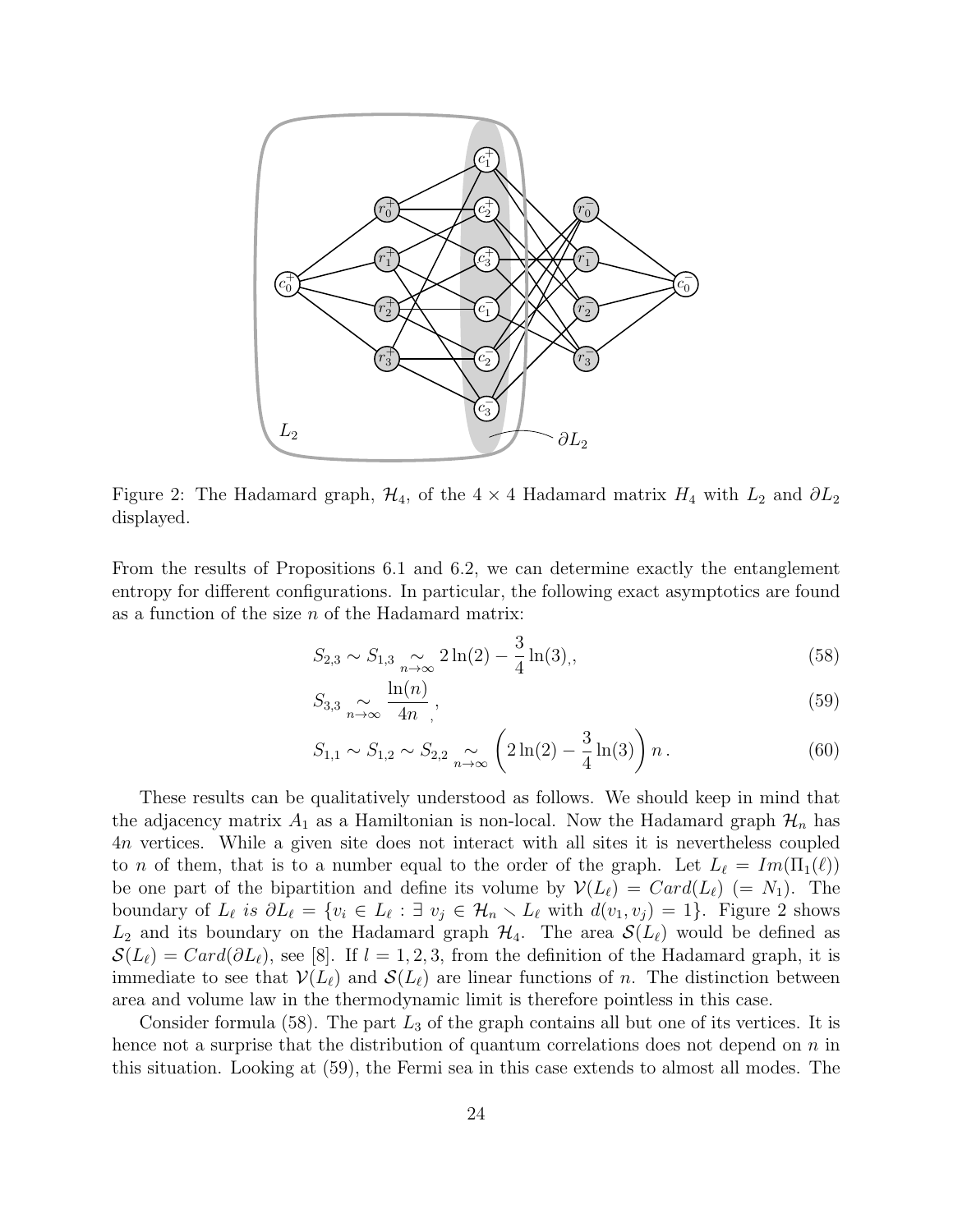correlation matrix  $C = \Pi_1(\ell) \Pi_2(K) \Pi_1(\ell)$  does then get closer and closer to 1 (like  $\Pi_2(K)$ ) as n becomes large. We thus realize that its eigenvalues will all approach 1 and that the entropy will go to zero as n grows. Finally, for  $\ell = 1, 2$ , in view of the non-local character of the Hamiltonian, it is expected that the entropy will increase like the volume equivalently, like *n*, in the thermodynamic limit as is confirmed by  $(60)$ .

# 7 Concluding Remarks

This paper has explored the entanglement of free Fermions on graphs of association schemes. It has shown how a block-tridiagonal operator that commutes with the entanglement Hamiltonian can be determined in certain instances. This relied on the extension of the algebraic Heun construct to the realm of Terwilliger algebras. The formalism has been applied to the study of Fermions on Hadamard graphs. The existence of the commuting operator has proved its use in this case as it allowed to diagonalize exactly the associated entanglement Hamiltonian - an achievement which is not so common.

Looking forward, the examination of the entanglement of free Fermions (or harmonic oscillators) on graphs of other associations schemes such as the Hamming and Johnson ones obviously comes to mind. With an eye to wider applications of algebraic Heun operators, we feel it would be most interesting to explore how such constructions could be further extended to tridiagonal pairs and algebras and how this could then also apply to entanglement studies. We plan on pursuing some of these questions.

## Acknowledgments

The authors are grateful to William Witczak-Krempa for very useful exchanges. The research of LV is funded in part by a Discovery Grant from the Natural Sciences and Engineering Research Council (NSERC) of Canada.

# References

- [1] A. E. Brouwer, A. M. Cohen and A. Neumaier, Distance-regular graphs, Springer-Verlag, Berlin, 1989.
- [2] J. A. Carrasco, F. Finkel, A. Gonz`alez-L´opez and P. Tempesta, A duality principle for the multi-block entanglement entropy of free fermion systems, Scientific Reports 7 (2017) 11206 and arXiv:1701.05355.
- [3] G. Coutinho, C. Godsil, K. Guo and F. Vanhove, Perfect state transfer on distanceregular graphs and association schemes, Linear Algebra and its Applications 478 (2015) 108 – 130 and arXiv:1401.1745.
- [4] N. Crampe, R. I. Nepomechie and L.Vinet, Free-Fermion entanglement and orthogonal polynomials, J. Stat. Mech. (2019) 093101 and arXiv:1907.00044.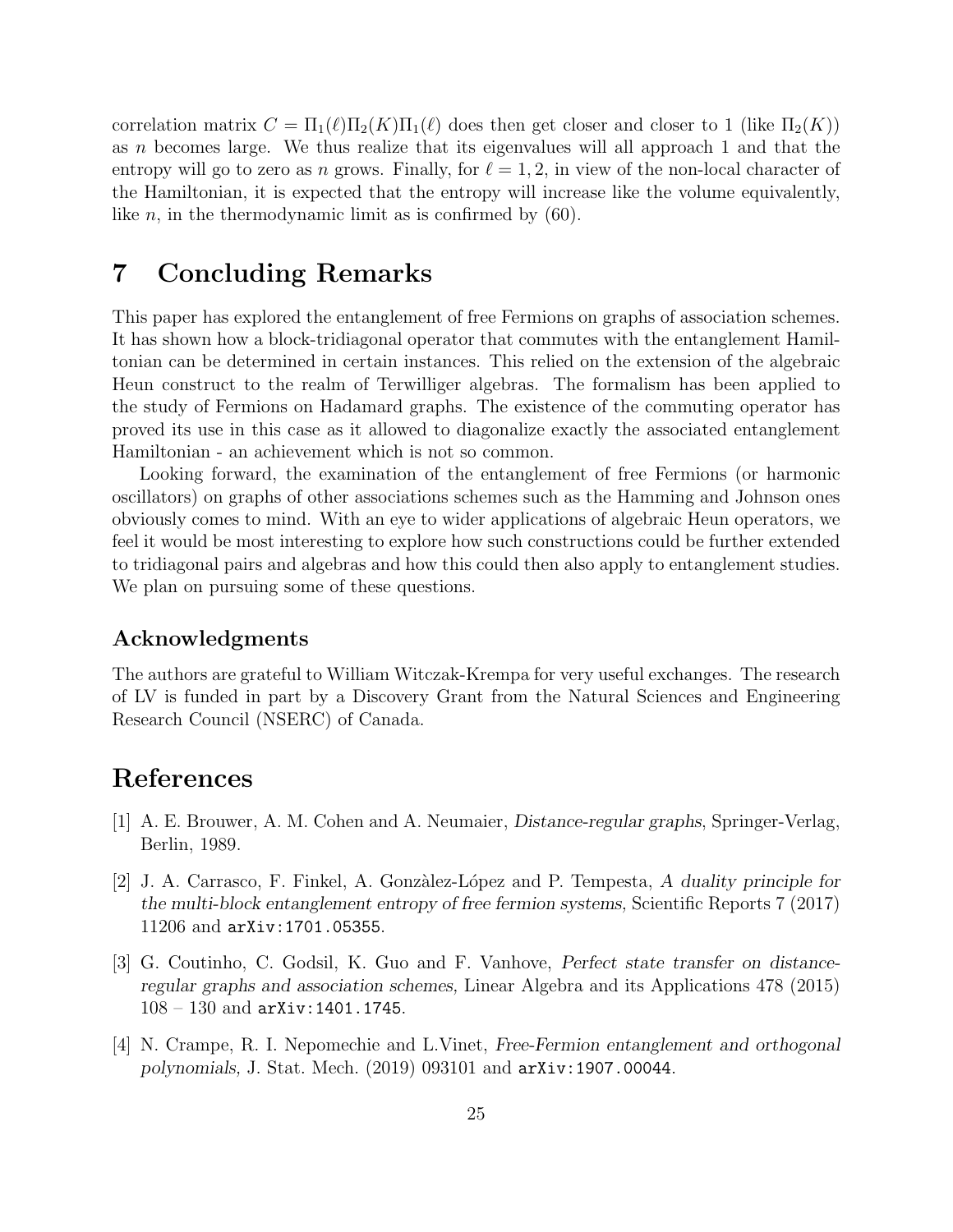- [5] N. Crampe, R. I. Nepomechie and L.Vinet, Entanglement in Fermionic Chains and Bispectrality, Roman Jackiw 80th Birthday Festschrift, A. Niemi, T. Tomboulis, K. K. Phua eds. World Scientific, pp. 77-96, (2020) and arXiv:2001.10576.
- [6] E. van Dam, J. Koolen and H. Tanaka, Distance-regular graphs, The electronic journal of combinatorics 1 (2014) 10 and arXiv:1410.6294v2.
- [7] J. J. Duistermaat and F. A. Grünbaum, Differential equations in the spectral parameter, Commun. Math. Phys. 103 (1986) 177–240.
- [8] J. Eisert, M. Cramer and M. B. Plenio, Area laws for the entanglement entropy a review, Rev. Mod. Phys. 82 (2010) 277 and arXiv:0808.3773.
- [9] V. Eisler and I. Peschel, Free-fermion entanglement and spheroidal functions, J. Stat. Mech. (2013) P04028 and arXiv:1302.2239 .
- [10] V. Eisler and I. Peschel, Properties of the entanglement Hamiltonian for finite freefermion chains, J. Stat. Mech. (2018) 104001 and arXiv:1805.00078.
- [11] D. Gioev and I. Klich, Entanglement entropy of fermions in any dimension and the Widom conjecture, Phys. Rev. Lett. 96 (2006) 100503 and  $arXiv:quant-ph/0504151$ .
- [12] J. T. Go, The Terwilliger Algebra of the Hypercube, Europ. J. Combinatorics 23 (2002) 399–429.
- [13] F. A. Grünbaum, Timeband limiting and the bispectral problem, Communications on Pure and Applied Mathematics 47 (1994) 307–328.
- [14] F. A. Grünbaum, I. Pacharoni and I. Zurrin, Bispectrality and TimeBand Limiting: Matrix-valued Polynomials, International Mathematics Research Notices 2020 (2020) 4016–4036 and arXiv:1801.10261.
- [15] F. A. Grünbaum, L. Vinet and A. Zhedanov, Algebraic Heun Operator and Band-Time Limiting, Commun. Math. Phys. 364 (2018) 1041–1068 and arXiv:1711.07862
- [16] F. A. Grünbaum, L. Vinet and A. Zhedanov, Tridiagonalization and the Heun equation, J. Math. Phys. 58 (2017) 031703 and arXiv:1602.04840.
- [17] Z. Huang and D. P. Arovas, Entanglement spectrum and Wannier center flow of the Hofstadter problem, Phys. Rev. B 86 (2012) 245109 and arXiv:1201.0733.
- [18] T. Ito, K. Tanabe and P. Terwilliger, Some algebra related to P- and Q-polynomial association schemes, in: Codes and Association Schemes (Piscataway NJ, 1999), Amer. Math. Soc., Providence RI, 2001, pp. 167–192 and arXiv:math.CO/0406556.
- [19] M. A. Jafarizadeh, F. Eghbalifam and S. Nami, Entanglement entropy of free fermions on directed graphs, Eur. Phys. J. Plus 132 (2017) 1–13.